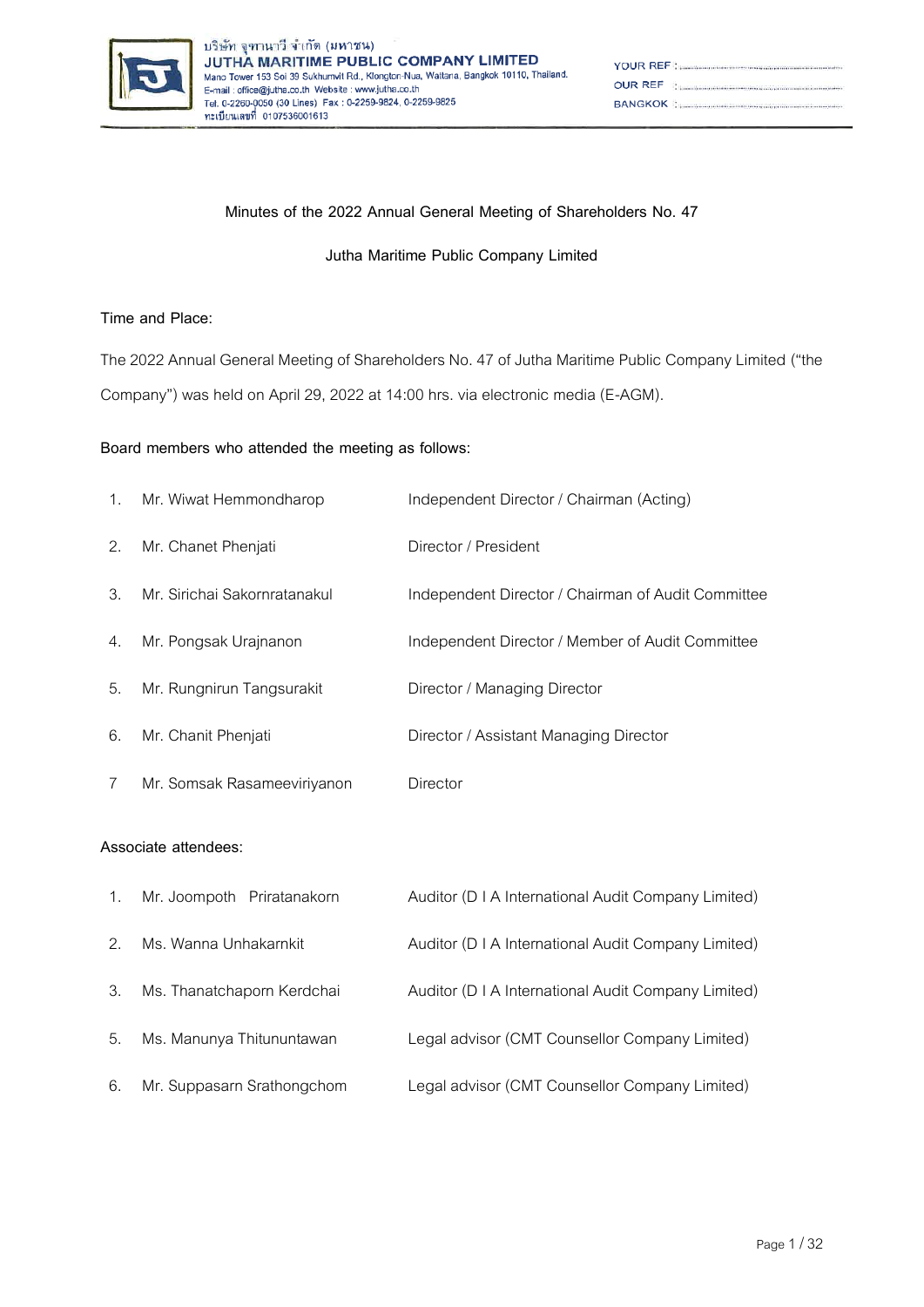

| YOUR REF : <b>www.macadoo.com/www.macadoo.</b> com/www.                                                                                                                                                                        |
|--------------------------------------------------------------------------------------------------------------------------------------------------------------------------------------------------------------------------------|
|                                                                                                                                                                                                                                |
| BANGKOK : SANGKOK SANGKOK SANGKOK SANGKOK SANGKOK SANGKOK SANGKOK SANGKOK SANGKOK SANGKOK SANGKOK SANGKOK SANGKOK SANGKOK SANGKOK SANGKOK SANGKOK SANGKOK SANGKOK SANGKOK SANGKOK SANGKOK SANGKOK SANGKOK SANGKOK SANGKOK SANG |

#### **Volunteer to protect the rights of shareholders**

|    | Ms. Usa Chaiprajong        | Proxier (Thai Investor Association)         |
|----|----------------------------|---------------------------------------------|
| 2. | Ms. Aree Siripongsathorn   | Representative (Stock Exchange of Thailand) |
| 3. | Ms. Sasakorn Nimitapiraksa | Representative (Stock Exchange of Thailand) |
| 4. | Ms. Sanichol Mahasangsawan | Representative (Stock Exchange of Thailand) |

#### **Preliminary Proceeding**

Before starts the meeting Mr. Suppasarn Srathongchom, acting as a meeting moderator, reported to the meeting that there were 9 shareholders who attended by themselves which their shareholding counted for 830,703,245 shares that was 38.8607% of total shares. And there were 26 proxy grantees which their shareholding counted for 619,085,736 shares that was 28.9611% of total shares (total shares of the Company is 2,137,643,230 shares. Total shareholders who attended the meeting by themselves and proxy grantees were 35 persons with their total shareholding was 1,449,788,981 shares that was 68.2638% of total shares of the Company. The quorum was formed according to the Company's Articles of Association then shall be started the 2022 Annual General Meeting of Shareholders No. 47.

The moderator informed the meeting how to conduct the meeting in accordance with the regulations, voting methods and vote counting for each agenda were as follows:

1. The 2022 Annual General Meeting of Shareholders No. 47 today, it will be having 12 agenda items, details of these agendas as shown on the notice of the meeting that sent to the shareholders. The meeting will consider the matters in order of the agenda according to the invitation letter by presenting in each agenda.

Then will giving an opportunity to the shareholders for questioning before voting in each agenda. In the event that shareholders or proxies want to ask questions or express their opinions, they can click on the menu "Submitting Questions" whereby shareholders can ask questions by typing their questions or by conversation as follows:

#### In case of typing questions

- (1) Select the agenda that you want to ask questions.
- (2) The question is typed. Press the "Submit" sign to send an inquiry.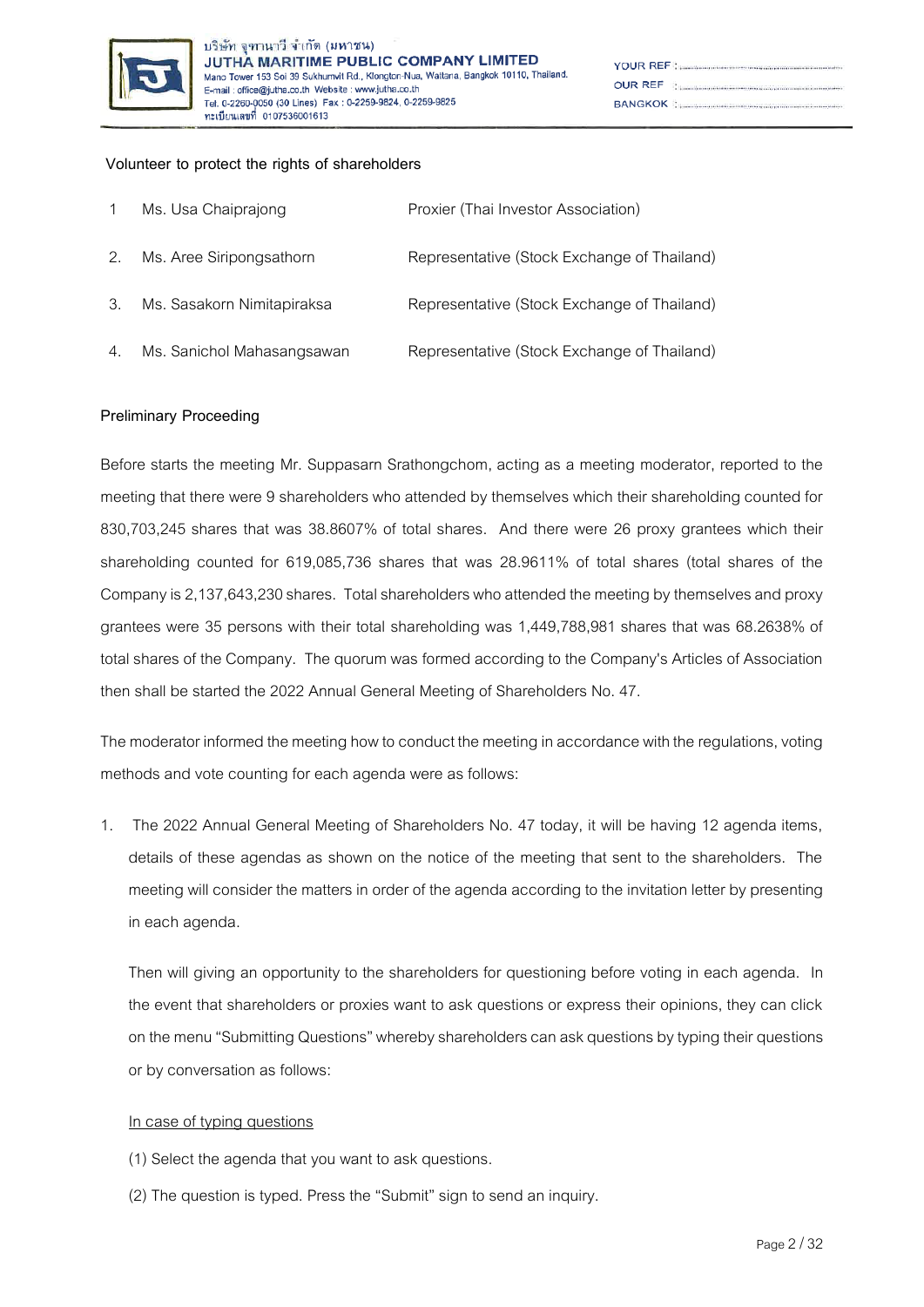

Ÿ

 $\alpha$ 

B

#### In the case of asking by conversation

- (1) Select the agenda that you want to ask questions.
- (2) Press the button "Book a queue through visual and audio inquiries"
- (3) Press the "Book an Appointment" button.
- (4) Wait for a signal from the staff to ask questions.
- (5) Please keep the camera and microphone on. When prompted, ask questions. Please provide your first and last name. and status as a shareholder or proxy before asking questions every time for the company to be able to record in the minutes of the meeting accurately and completely
- 2. In case of asking in a conversation, the Company request cooperation asking into during the period when the company gives an opportunity to ask questions and submit such questions related to that agenda. Then the Company will answer such questions according to that agenda. The Company will answer them on other agendas in case of there is a lot of questions that been sent into the system. The company reserves the right to consider and select questions as appropriate.
- 3. After the end of questioning in each agenda, the Company will open session for voting. The shareholders can vote according to the following steps
	- (1) Press the menu "Voting"
	- (2) Select the agenda to vote.
	- (3) Press the voting button as you wish, agree, disagree or abstain.
	- (4) The system will display the status of the last vote that has been selected.

To cancel the last vote, please press the "Cancel last vote" button. You can edit your vote until the system is closed.

If the shareholder or proxy does not press any voting button or cancel the voting without pressing the new voting button, the company will be considered. He agreed on that agenda.

In the event, the Company announced that the voting system has been closed, the shareholders or proxies will not be able to vote on that agenda anymore. The Company will give an opportunity to vote for each agenda for approximately 1 minute and will inform the voting system to be closed.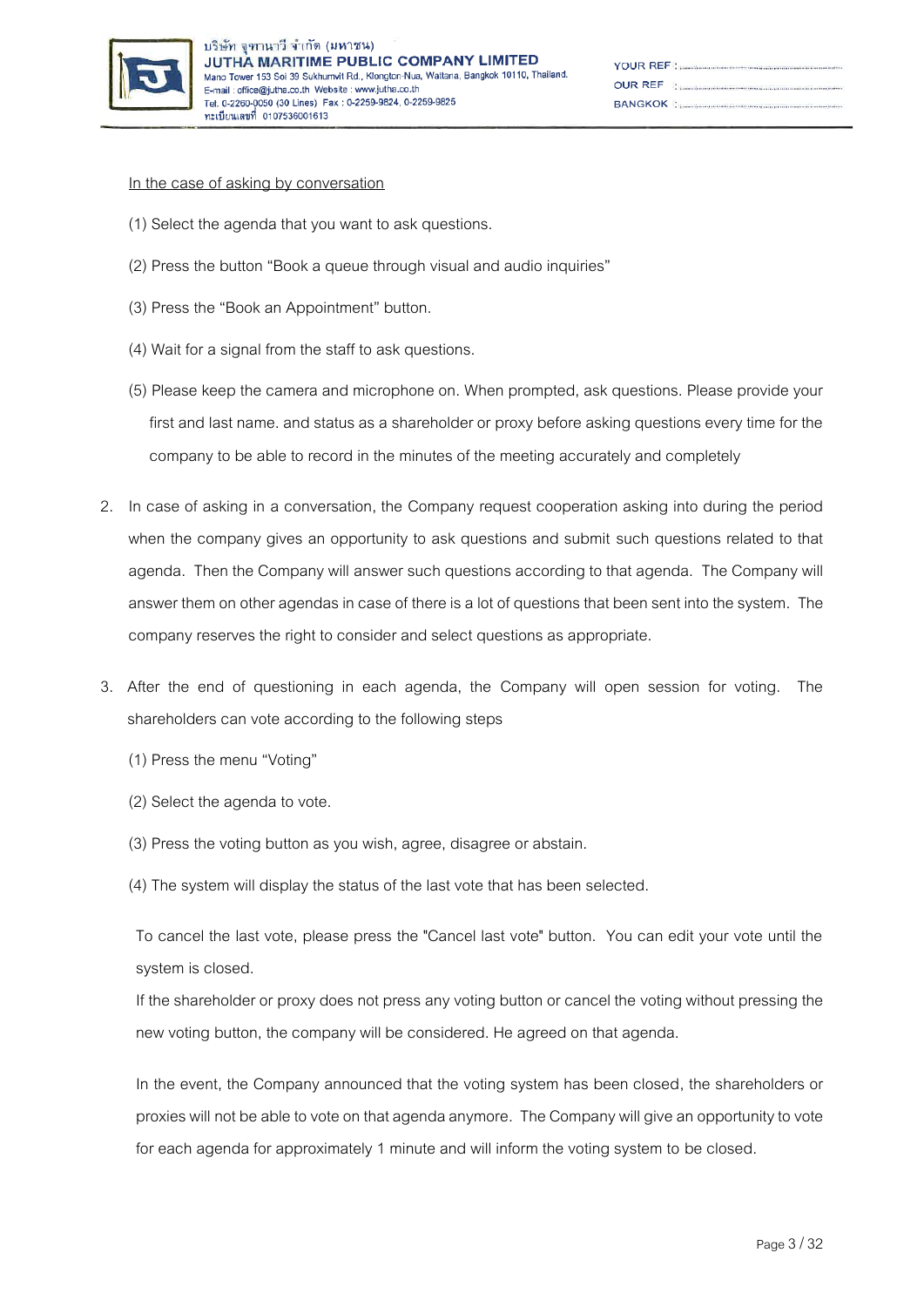

- 4. For voting, the shareholders or proxies have their voting, one share per one vote. Any shareholders who have a special interest in any agenda, they will not have the right to vote in that agenda.
- 5. In counting votes

Agenda 1 - Agenda 4, Agenda 6 and Agenda 8 require the majority votes of the shareholders who attend the meeting and cast their votes.

Agenda 5 must be approved with a vote of not less than two-thirds of the total votes of the shareholders attending the meeting.

Agenda 7 and Agenda 9 - Agenda 11 must be approved with a vote of not less than three-fourths of the total votes of the shareholders attending the meeting. and have the right to vote.

For today's meeting, there is no shareholder who have a special interest that does not have the right to vote on any agenda.

The Company will take the votes of disapproval and abstaining from such voting shall be deducted from the total number of votes attending the meeting. The remain vote will be deemed as the votes in favor of that agenda or comment otherwise which tt shall be deemed that the meeting has an unanimous resolution to approve such matter.

For the shareholders who appoint another person to attend the meeting on their behalf and have already voted in the proxy form, the Company has recorded such votes as specified by the shareholders in the proxy form.

**Mr. Wiwat Hemmondharop**, Acting Chairman acted as the chairman of the meeting ("**the Chaiman**")

The Chairman thanked all shareholders for attending the 2022 Annual General Meeting of Shareholders No. 47 via electronic media (E-AGM) of Jutha Maritime Public Company Limited. The Chairman assigned the moderator to conduct the meeting in accordance with the agenda specified in the invitation letter as follows:

## **Agenda 1: To consider and certify the minutes of the Extraordinary General Meeting of Shareholders No. 1/2021, held on 22 November 2021**

The moderator informed the meeting that The Extraordinary General Meeting of Shareholders No. 1/2021 of the Company was held on November 22, 2021. The company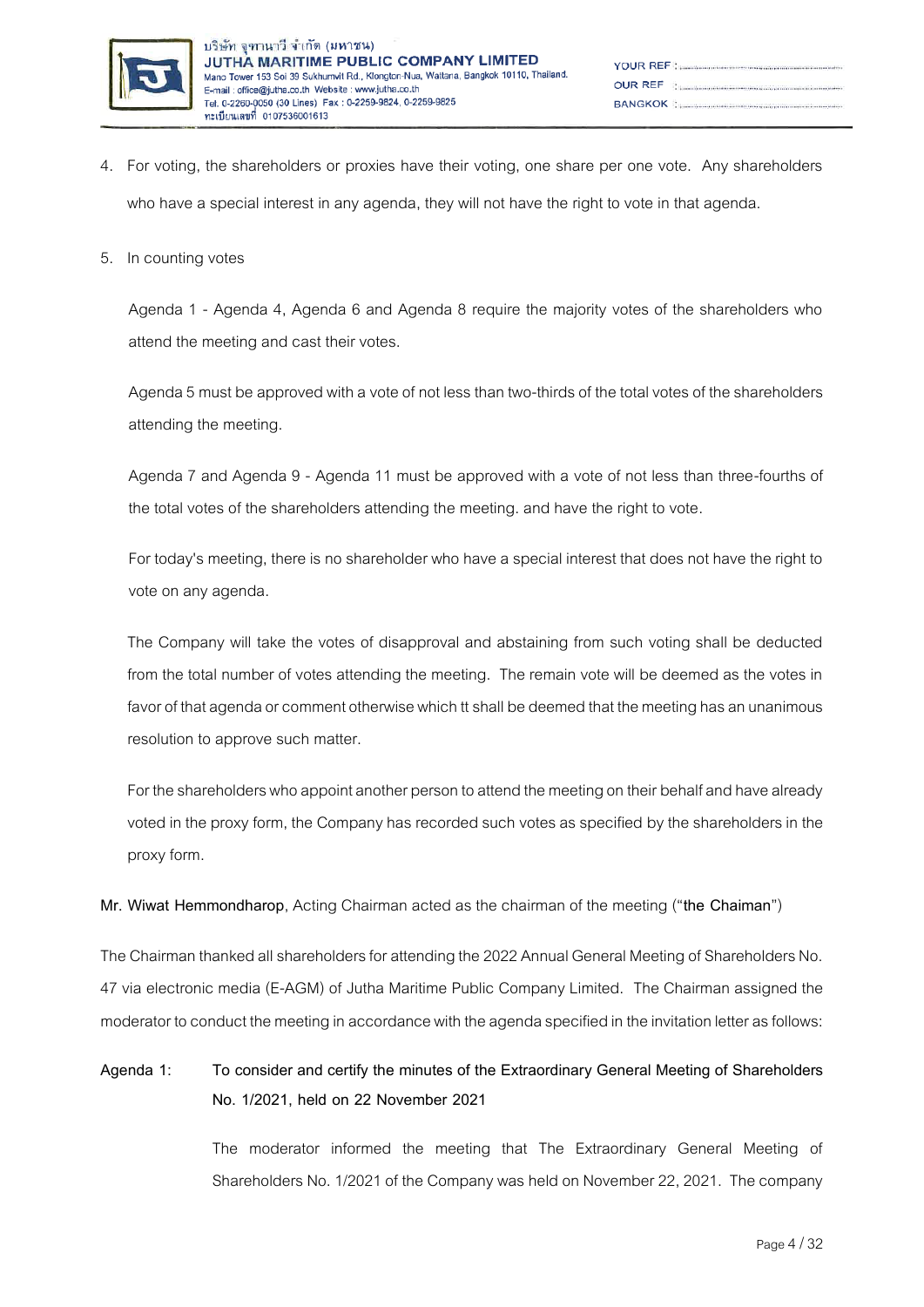

| $\begin{minipage}{.4\linewidth} \begin{tabular}{l} \textbf{OUR REF} \\ \textbf{REF} \end{tabular} \end{minipage}$     |
|-----------------------------------------------------------------------------------------------------------------------|
| <b>BANGKOK : 2006 - 2006 - 2006 - 2006 - 2016 - 2016 - 2016 - 2016 - 2016 - 2016 - 2016 - 2016 - 2016 - 2016 - 20</b> |

has sent a copy of the minutes of the meeting to the Stock Exchange of Thailand within 14 days from the date of the shareholders' meeting and the Ministry of Commerce within the period specified by law. The Company also place this minutes of shareholders meeting on the Company's website to disclose to shareholders and general investors and it appears that no one objected or asked for correction.

The Company therefore deemed appropriate to propose to this Extraordinary General Meeting of Shareholders to consider and certify the minutes of the Extraordinary General Meeting of Shareholders No. 1/2021, convened on November 22, 2021, which the Board of Directors deemed that the records were accurately recorded in accordance with the resolutions of the meeting with a copy of the meeting minutes appeared according to the Enclosure No. 1

The moderator then gave the opportunity to amend this minutes of meeting but none of the shareholders asked to amend this minutes of meeting. **The Chairman**therefore asked the meeting to pass a resolution certifying the minutes of the Extraordinary General Meeting of Shareholders No. 1/2021.

**Resolved:** The meeting, having considered with unanimously resolved to certify the minutes of the Extraordinary General Meeting of Shareholders No. 1/2021 as proposed above in all respects. With the following votes:

| Resolution | Number of Votes | Percentage of the total number of votes of |  |
|------------|-----------------|--------------------------------------------|--|
|            |                 | shareholders presented at the meeting      |  |
|            |                 | and eligible to vote                       |  |
| Approve    | 1,449,788,981   | 100.00                                     |  |
| Disapprove | O               | 0.00                                       |  |
| Abstain    | O               |                                            |  |

**Agenda 2 To consider and acknowledge the Company's operating result of the year 2021 and consider and approve the Company's consolidated financial statements for the fiscal year 2021 ended 31 December 2021**

> **The Chairman** invited Mr. Chanet Phenjati, President, as reported in this agenda to the shareholders' meeting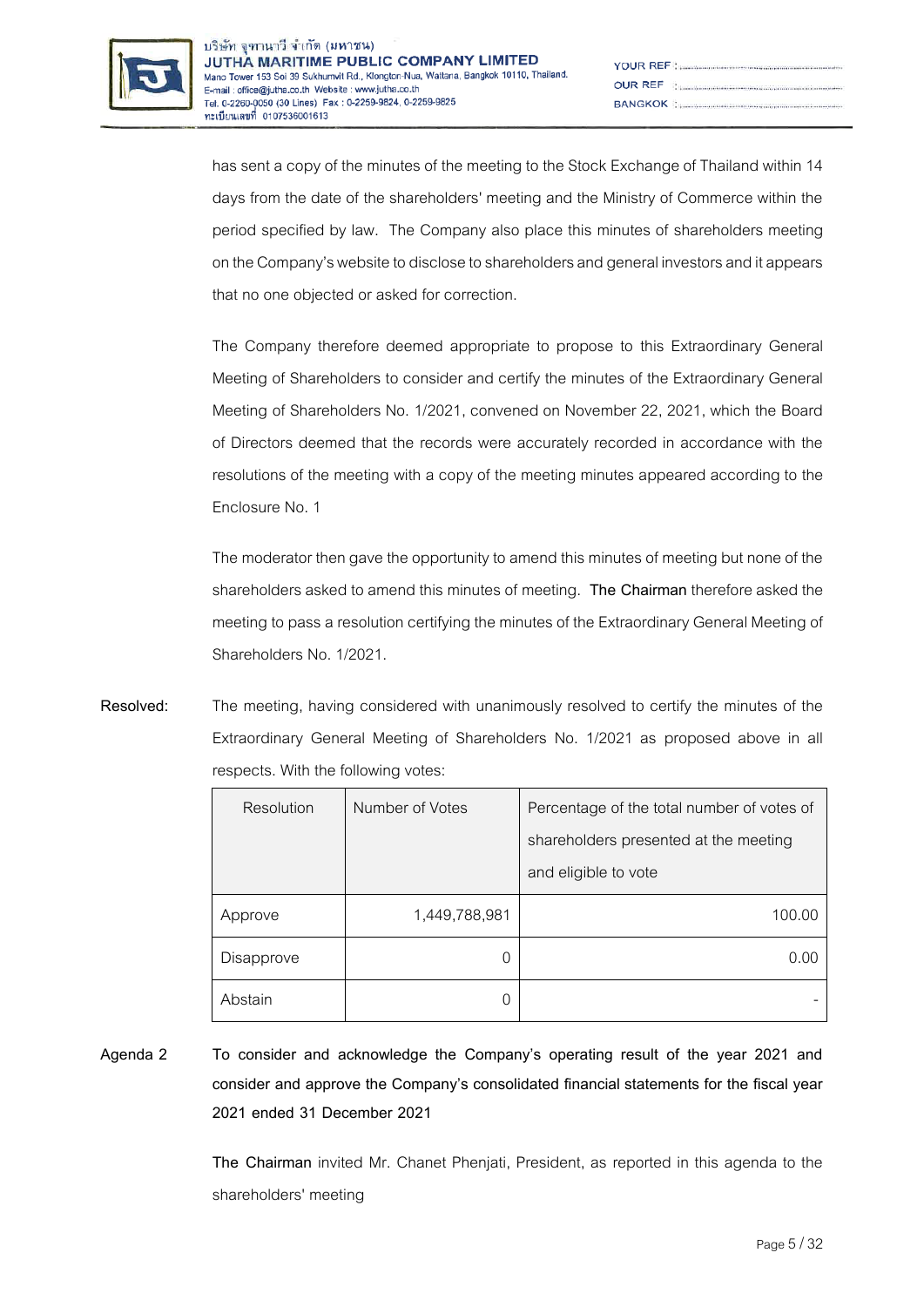

| YOUR REF : <b>www.macadoo.com/www.macadoo.</b> com/www.                                                           |
|-------------------------------------------------------------------------------------------------------------------|
| $\begin{minipage}{.4\linewidth} \begin{tabular}{l} \textbf{OUR REF} \\ \textbf{REF} \end{tabular} \end{minipage}$ |
|                                                                                                                   |

## **Mr. Chanet Phenjati,** President, clarified in summary that

Reported on the operating results of the Company in year 2021 and significant changes occurring in the year 2021 and the consolidated financial statements for the fiscal year 2021 ending on December 31, 2021 which showing financial position and the operating results of the Company in the year 2021 that have been audited and certified by the auditor, D.I.A. International Audit Co., Ltd. Also have been considered by Audit Committee and been approved by the Board of Directors Meeting. The Company therefore proposed to the annual general meeting of shareholders for approval this consolidated financial statements for the fiscal year 2021 ending on December 31, 2021 in accordance with Section 112 of the Public Company Limited Act B.E.

Details of the report of the Company's operating results for the year 2021 and the consolidated financial statements for the fiscal year 2021 ending December 31, 2021 appeared on the form of 56-1 One Report of the Company together with the consolidated financial statements for the year 2021 ending on the 31st. December 2021 on Enclosure No. 2 of the invitation to the meeting.

**Board's Opinion:** The Board of Directors agreed to propose to the shareholders' meeting to consider and acknowledge the Company's operating results for the year 2021 and to consider and approve the consolidated financial statements for the fiscal year 2021 ending on December 31, 2021. according to the details presented above in all respects.

Also reporting of the management discussion and analysis (MD&A) as follows:

In Year 2019-2021, the Company Group' s revenue and profits in part of commercial naval are as follows:

| Year                             | 2019     | 2020     | 2021    |
|----------------------------------|----------|----------|---------|
| Revenue from commercial naval    | 223.17   | 205.83   | 320.22  |
| Net profit (loss)                | (46.85)  | (140.54) | 77.70   |
| Net profit (loss) from operation | (111.49) | (142.09) | (15.20) |

(Unit : Million Baht)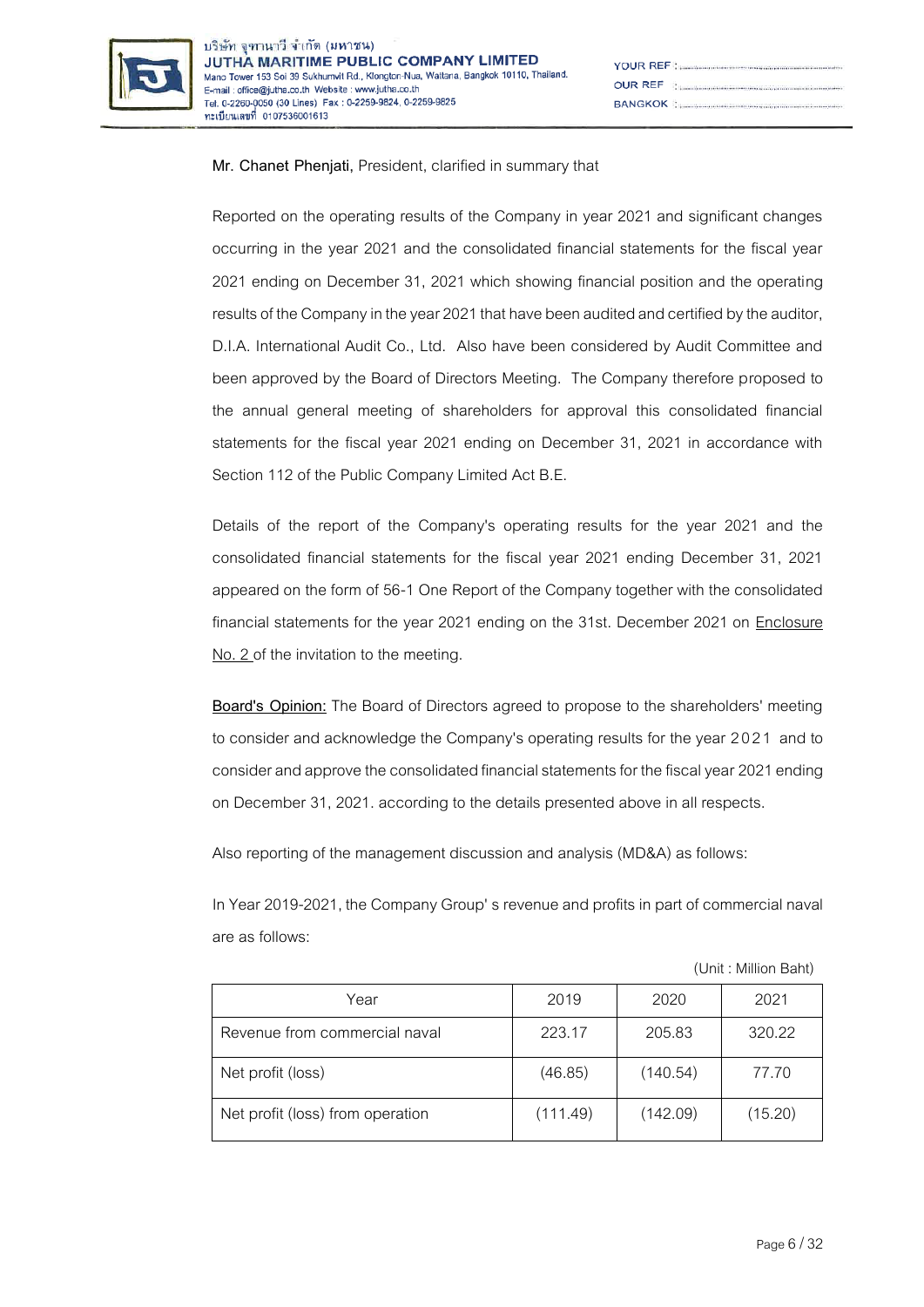

In the fiscal year 2021, the Company's total revenue from naval shipping for 320.22 million baht that increased from the same period in year 2020 (approximately increased 50%, from 205.83 MB increased to 320.22 MB). The Company earned net profit for 77.70 MB, net loss from operation for 15.20 MB. When compared with previous year, found that the loss status has decreased 90% (previous year's loss was 142.09 MB)

In Year 2019 – 2021, the Group' s Earning Per Share (EPS) and Return on Equity (ROE) in part of the Company as follows:

| Year                           | 2019     | 2020     | 2021   |
|--------------------------------|----------|----------|--------|
| Profit (loss) per share (baht) | (0.3565) | (0.9919) | 0.1824 |
| Return on Equity (%)           | (29.26)  | (131.81) | 19.97  |

In year 2021, the Company' s EPS approximately 0.1824 baht per share which it was greater than the year 2020 that having loss per share approximately 0.9919. For EPS in year 2021, approximately 19.97 that greater than Year 2020 that having EPS in loss status 131.81%. In overall, found that of the Company' s operation in Year 2021 was much better than Year 2020.

By calculating the change in the list service income, total expenses, profit (loss) for the year as follows:

Comparing the increase (decrease) rate to the previous year. In year 2021, the Company Group had total revenue for688.88 million baht that increased 217.47% from 216.99 million baht. In year 2020, the total expenses were 591.41 million baht, increasing 80.68% from 327.33 million baht in year 2020. Due to such higher revenues, resulting in year 2021 having net profit for 77.70 million baht from the year 2020, net loss for 140.54 million baht because the ship business was in demand in year 2021, therefore affecting make a much higher income.

The debt to equity ratio (D/E ratio) has changed with the following ratios:

| Year                                                  | 2019 | 2020 | 2021 |
|-------------------------------------------------------|------|------|------|
| D/E ratio (time) from increased ratio, found that the | 4.64 | 5.65 | 1.08 |
| Company Group had decrease ability for paying         |      |      |      |
| debt when compared with previous year.                |      |      |      |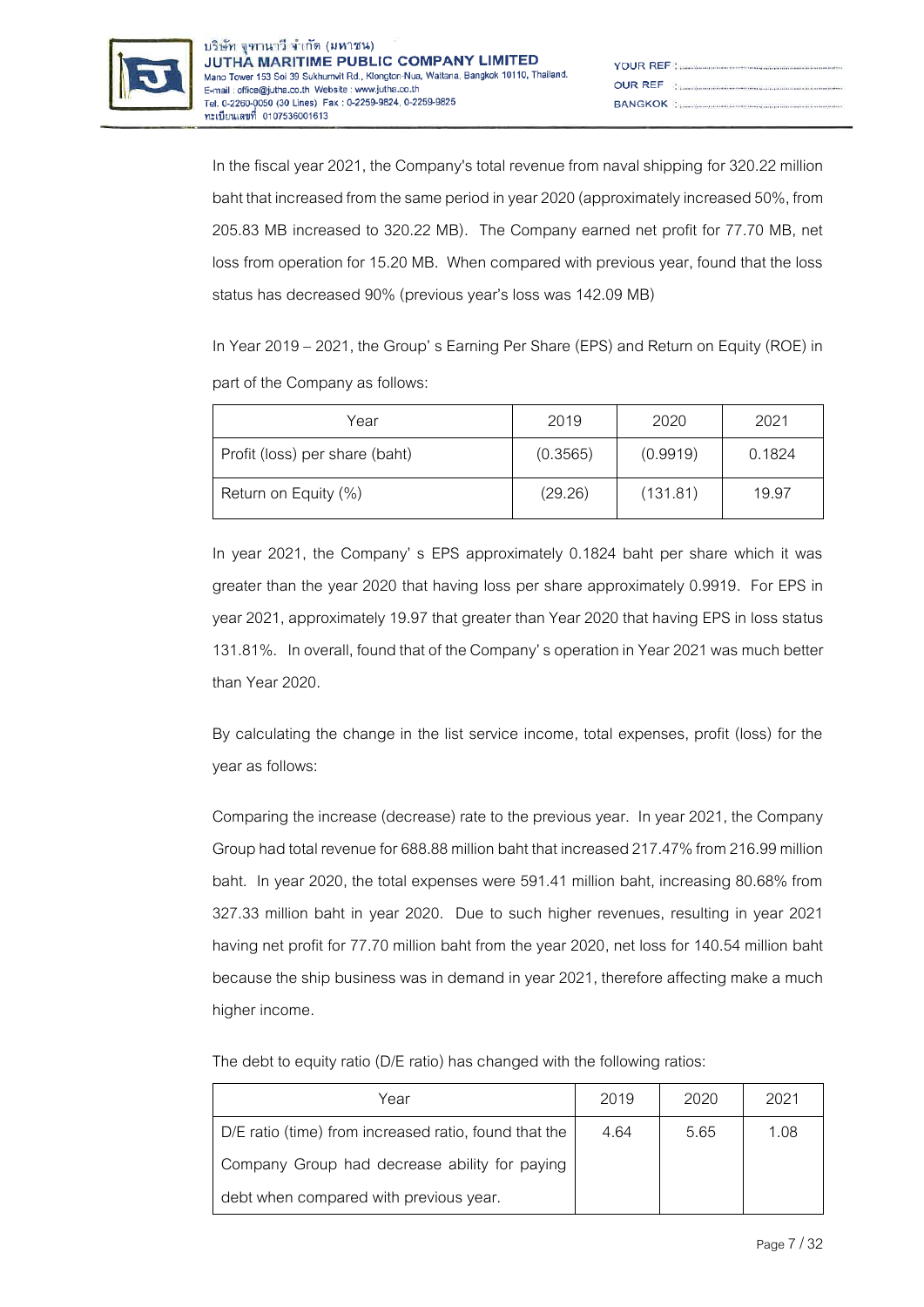

D/E ratio in year 2020 was 5.65 time and 1.08 time in year 2021. This means that the Company' s performance in year 2021 had a much better improvement in D/E ratio than in year 2020.

The moderator then gave the meeting an opportunity to express opinions and ask questions about this agenda, but none of shareholders having questions or comments on thisagenda. **The Chairman**therefore asked the meeting to consider and acknowledge the Company' s operating results report for the year 2021 and consider and approve the consolidated financial statements for the fiscal year 2021 ending on December 31, 2021, details as shown on Form 56-1 One Report of The company with the consolidated financial statements for the year 2021 ending on December 31, 2021 in the form of QR Code (Enclosure No. 2)

**Resolved:** The meeting considered with unanimously resolved to acknowledge the Company' s operating results for the year 2021 and approve the consolidated financial statements for the fiscal year 2021 ending on December 31, 2021 in all respects as proposed above with the following votes:

| Resolution | Number of Votes | Percentage of the total number of votes of<br>shareholders presented at the meeting |
|------------|-----------------|-------------------------------------------------------------------------------------|
|            |                 | and eligible to vote                                                                |
| Approve    | 1,449,788,981   | 100.00                                                                              |
| Disapprove | 0               | 0.00                                                                                |
| Abstain    |                 |                                                                                     |

## **Agenda 3 To consider and approve the omission of dividend payments to shareholders and profit allocation to be a legal reserve for the operating results in year 2021.**

The moderator informed the meeting that The Company has a policy to pay dividends to shareholders through a stable dividend – per share policy whereby the Company will pay a dividend approximately 50% of the net profit from operations in the event that the Company' s operating results are profitable.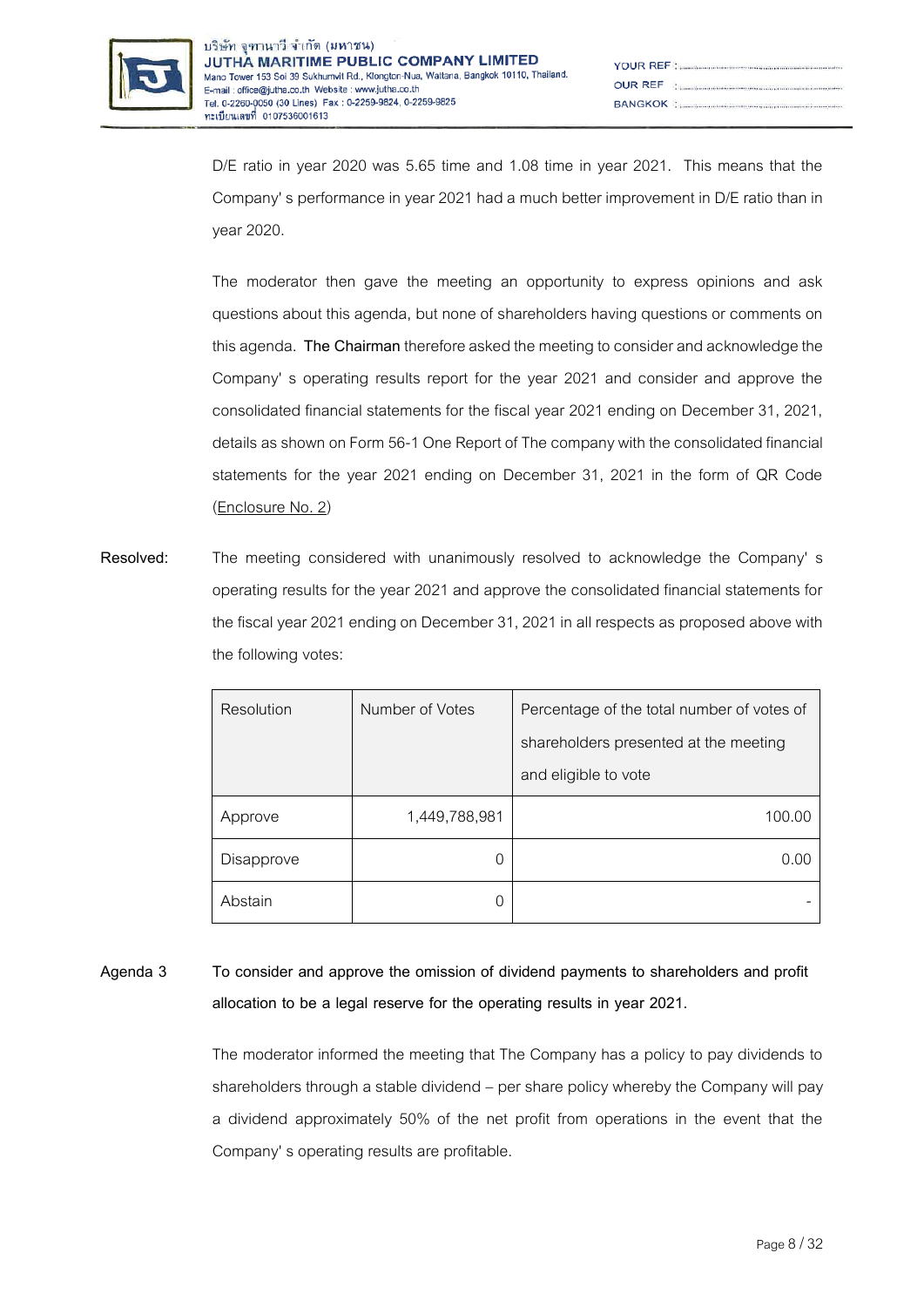

| $\begin{minipage}{.4\linewidth} \begin{tabular}{l} \textbf{OUR REF} \\ \textbf{REF} \end{tabular} \end{minipage}$ |
|-------------------------------------------------------------------------------------------------------------------|
|                                                                                                                   |

According to the Public Company Limited Act B.E. 2535, Section 116 and Article 41 of the Company' s Articles of Association require the company to allocate a portion of the annual net profit as a reserve of not less than 5 percent of the annual net profit less the accumulated loss brought forward. (if any) until this reserve is not less than 10% of the registered capital

From the operating results of the year 2021, according to the separate financial statements ending December 31, 2021 that have been audited by the auditor The Company had a net profit for 59,971,984.85 baht.

Therefore, the Company has to allocate a part of its net profit from operating results in year 2021 as a legal reserve for 2,998,599.24 baht. Due to the economic situation, there is still uncertainty from the epidemic situation of the corona virus 2019 (Covid-19). The Board of Directors therefore agreed to propose to the shareholders' meeting to consider and approve the omission of dividend payments to shareholders to reserve funds for liquidity management and as working capital and consider and approve the allocation a part of the profit as a legal reserve for the operating results of the year 2021 as detailed above in all respects.

The moderator then gave the meeting an opportunity to express opinions and ask questions about this agenda, but none of shareholders having questions or comments on this agenda.

**The Chairman** therefore asked the meeting to consider and approve the omission of dividend payments to shareholders to reserve funds and liquidity management and working capital. And consider and approve for profit allocation to be a legal reserve for the operating results in year 2021.

**Resolved:** The meeting considered with unanimously resolved for omission of dividend payments to shareholders and profit allocation to be a legal reserve for the operating results in year 2021 in all respects as proposed above with the following votes: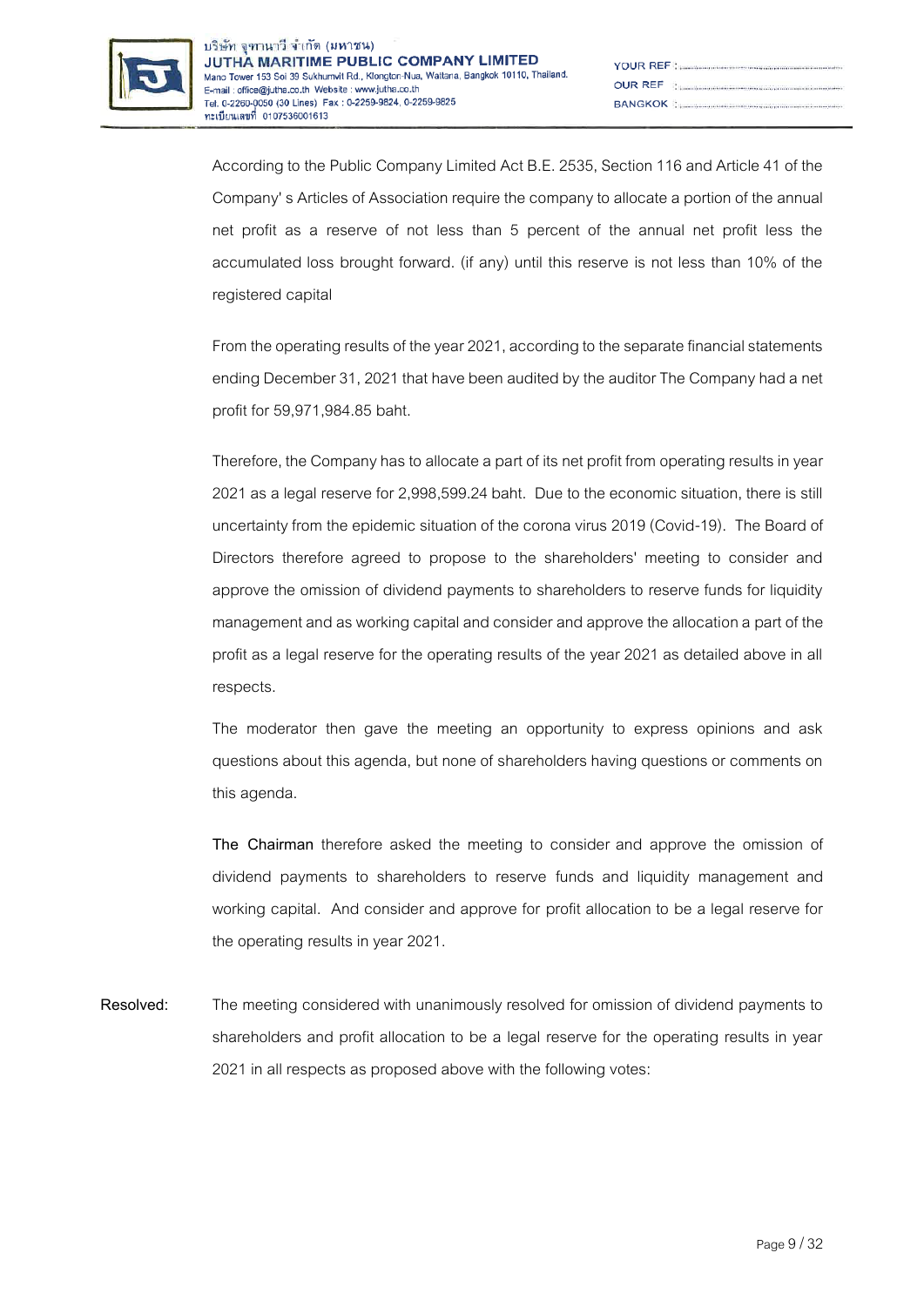

| YOUR REF : <b>www.macadoo.com/www.macadoo.</b> com/www.                                                           |
|-------------------------------------------------------------------------------------------------------------------|
| $\begin{minipage}{.4\linewidth} \begin{tabular}{l} \textbf{OUR REF} \\ \textbf{REF} \end{tabular} \end{minipage}$ |
|                                                                                                                   |

| Resolution | Number of Votes | Percentage of the total number of votes of |
|------------|-----------------|--------------------------------------------|
|            |                 | shareholders presented at the meeting      |
|            |                 | and eligible to vote                       |
| Approve    | 1,449,793,981   | 100.00                                     |
| Disapprove |                 | 0.00                                       |
| Abstain    |                 |                                            |

## **Agenda 4 To consider and approve the appointment of directors to replace those who will retire by rotation**

The moderator informed the meeting to comply with good practice in holding meetings of shareholders. The director retiring by rotation is **Mr. Somsak Rasameeviriyanon will** leave the meeting room before starting to consider this agenda.

As Section 71 under Public Limited Company Act B.E. 2535 and the Company's Articles of Association Section 17 prescribed that every annual general meeting of shareholders, one-third of directors shall be retired. If number of the retiring directors cannot be divided into exactly in one-third, the number mostly equal to one-third shall be determined.

Currently, there are 7 board of directors' members. Therefore the 2022 Annual General Meeting of Shareholders No. 47, three (3) directors shall retire by rotation, namely;

| 1 Mr. Somsak Rasameeviriyanon   | Director                                          |
|---------------------------------|---------------------------------------------------|
| 2. Mr. Sirichai Sakornratanakul | Independent Director                              |
| 3. Rear Admiral Chano Phenjati  | Chairman of the Board of Directors                |
|                                 | (Retired, effective date on $27th$ January, 2022) |

To propose to the meeting to consider as follows:

- 1. Appointing Mr. Somsak Rasameeviriyanon to be re-elected as director for another term.
- 2. Appointing Mr. Archawa Samuthranon to be independent director (replace Rear Admiral Chano Phenjati)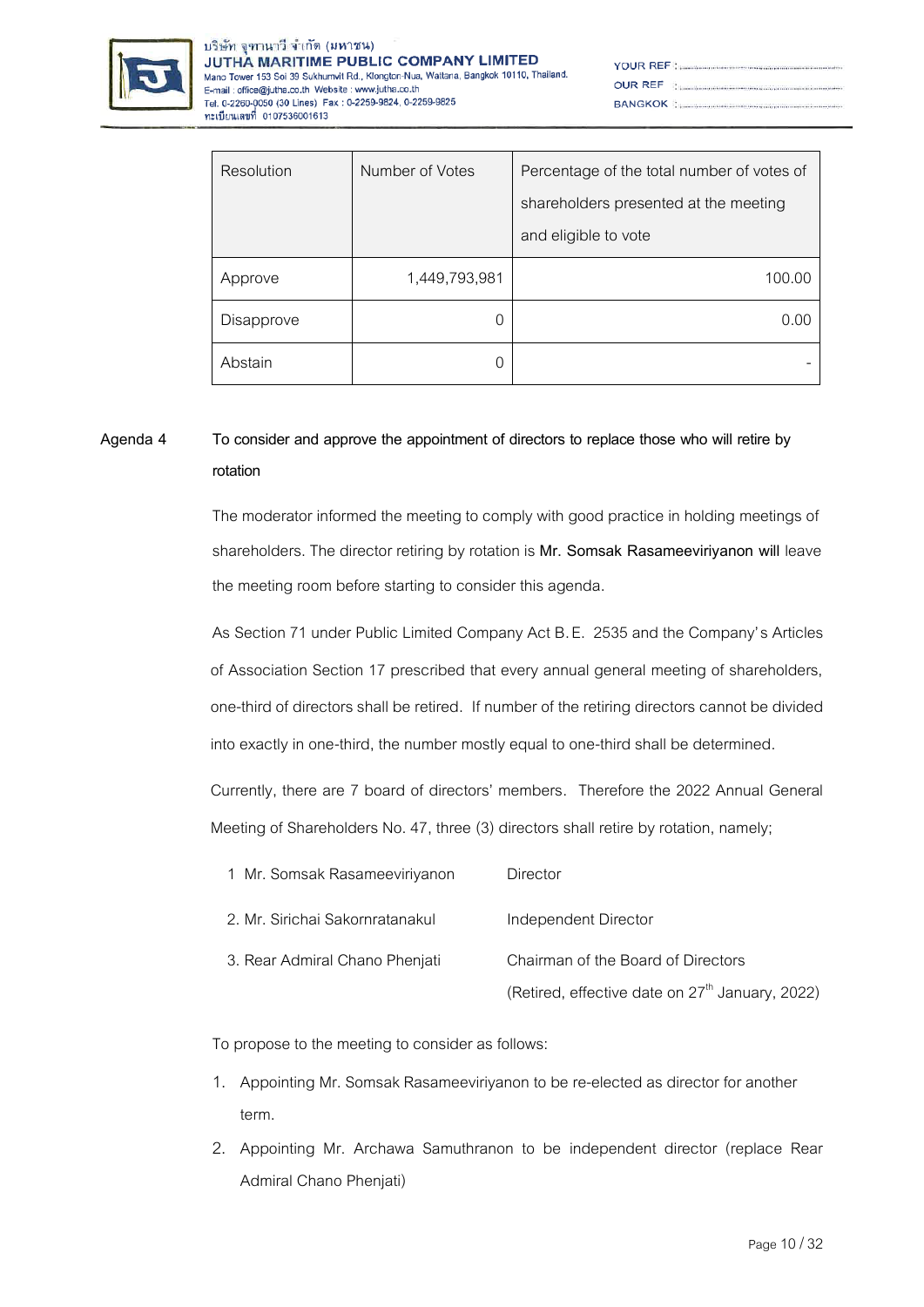

| $\begin{minipage}{.4\linewidth} \textbf{OUR} & \textbf{REF} & \textbf{H} & \textbf{H} & \textbf{H} & \textbf{H} & \textbf{H} & \textbf{H} & \textbf{H} & \textbf{H} & \textbf{H} & \textbf{H} & \textbf{H} & \textbf{H} & \textbf{H} & \textbf{H} & \textbf{H} & \textbf{H} & \textbf{H} & \textbf{H} & \textbf{H} & \textbf{H} & \textbf{H} & \textbf{H} & \textbf{H} & \textbf{H} & \textbf{H} & \textbf{H} & \textbf{H} & \textbf{H$ |
|-----------------------------------------------------------------------------------------------------------------------------------------------------------------------------------------------------------------------------------------------------------------------------------------------------------------------------------------------------------------------------------------------------------------------------------------|
|                                                                                                                                                                                                                                                                                                                                                                                                                                         |

3. Appointing Mr. Jaray Yamsuan to be independent director (replace Mr. Sirichai Sakornratanakul that retired by rotation and expressing his intention to not return to the director position for another term due to other missions)

However, after the shareholders' meeting approved the election of directors to replace those who were retired by rotation and the appointment of independent directors, the Company will have a total of 8 directors as follows:

| 1. | Mr. Wiwat Hemmondharop      | Independent director / Chairman (Acting) |
|----|-----------------------------|------------------------------------------|
| 2. | Mr. Pongsak Urajnanon       | Independent director / Member of         |
|    |                             | Audit Committee                          |
| 3. | Mr. Archawa Samuthranon     | Independent director / Member of         |
|    |                             | <b>Audit Committee</b>                   |
| 4. | Mr. Jaray Yamsuan           | Independent director / Member of         |
|    |                             | <b>Audit Committee</b>                   |
| 5. | Mr. Chanet Phenjati         | Director                                 |
| 6. | Mr. Chanit Phenjati         | Director                                 |
| 7. | Mr. Rungnirun Tangsurakit   | <b>Director</b>                          |
| 8. | Mr. Somsak Rasameeviriyanon | <b>Director</b>                          |

**The Chairman** gave an opportunity for shareholders to ask questions but none of shareholders raised any further questions. Then the Chairman proposed to the meeting to consider as follows:

- Appointing Mr. Somsak Rasameeviriyanon to be re-elected as director for another term.
- Appointing Mr. Archawa Samuthranon to be independent director (replace Rear Admiral Chano Phenjati)
- Appointing Mr. Jaray Yamsuan to be independent director (replace Mr. Sirichai Sakornratanakul that retired by rotation)
- **Resolved:** The meeting considered with unanimously resolved to appoint the directors to replace those who will retire by rotation in all respects as proposed above with the following votes: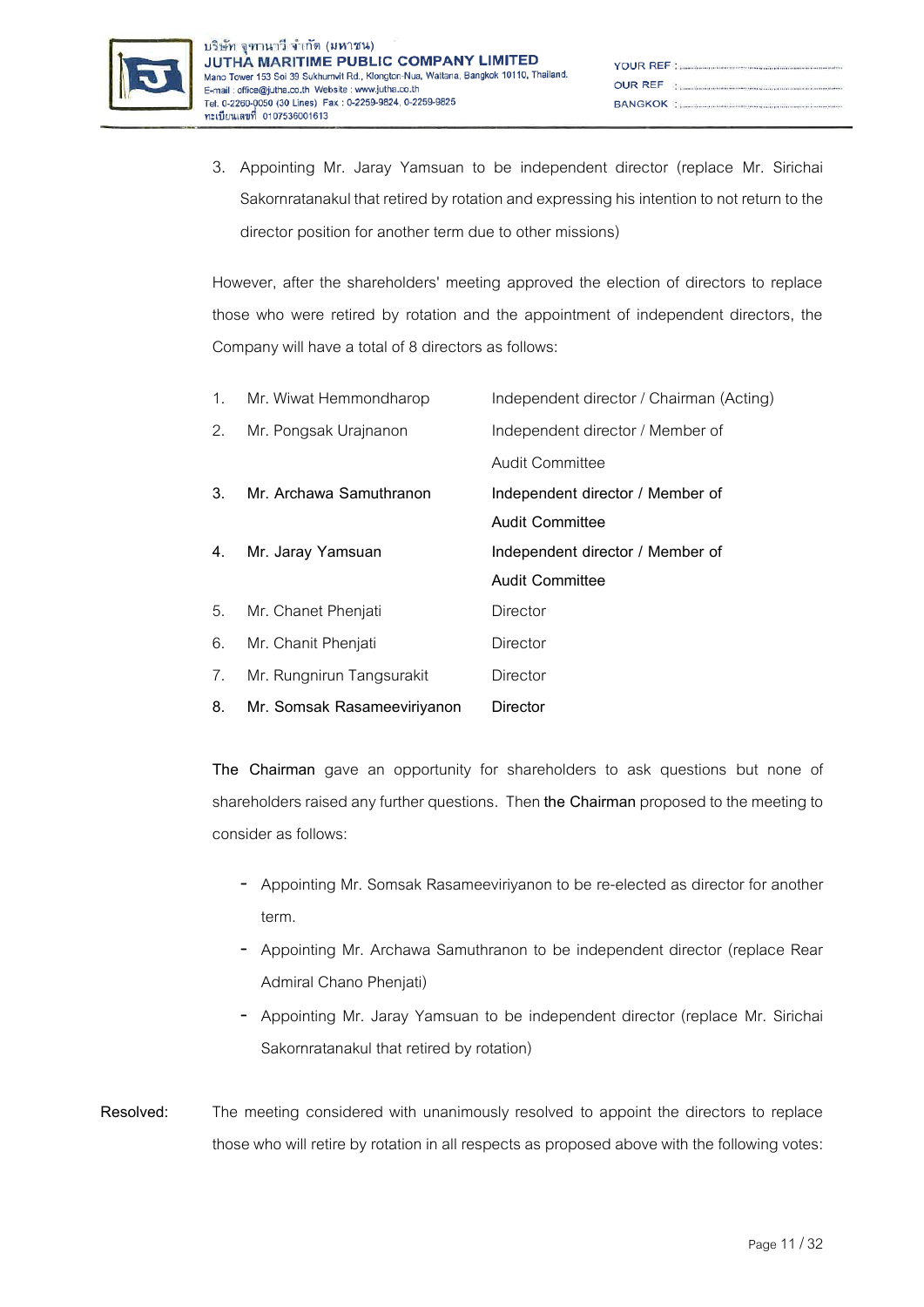

| $\begin{minipage}{.4\linewidth} \begin{tabular}{l} \textbf{OUR REF} \\ \textbf{REF} \end{tabular} \end{minipage}$     |
|-----------------------------------------------------------------------------------------------------------------------|
| <b>BANGKOK : 2006 - 2006 - 2006 - 2006 - 2016 - 2016 - 2016 - 2016 - 2016 - 2016 - 2016 - 2016 - 2016 - 2016 - 20</b> |

(1) Approved to appoint Mr. Somsak Rasameeviriyanon to be re-elected as director for another term with the following votes:

| Resolution | Number of Votes | Percentage of the total number of votes of |
|------------|-----------------|--------------------------------------------|
|            |                 | shareholders presented at the meeting      |
|            |                 | and eligible to vote                       |
| Approve    | 1,449,793,981   | 100.00                                     |
| Disapprove |                 | 0.00                                       |
| Abstain    |                 |                                            |

(2) Approved to appoint Mr. Archawa Samuthranon to be independent director to replace Rear Admiral Chano Phenjati with following votes:

| Resolution | Number of Votes | Percentage of the total number of votes of |
|------------|-----------------|--------------------------------------------|
|            |                 | shareholders presented at the meeting      |
|            |                 | and eligible to vote                       |
| Approve    | 1,449,793,981   | 100.00                                     |
| Disapprove | 0               | 0.00                                       |
| Abstain    | 0               |                                            |

(3) Approved to appoint Mr. Jaray Yamsuan to be independent director to replace Mr. Sirichai Sakornratanakul with following votes:

| Resolution | Number of Votes | Percentage of the total number of votes of |
|------------|-----------------|--------------------------------------------|
|            |                 | shareholders presented at the meeting      |
|            |                 | and eligible to vote                       |
| Approve    | 1,449,793,981   | 100.00                                     |
| Disapprove | 0               | (1)(1)                                     |
| Abstain    | 0               |                                            |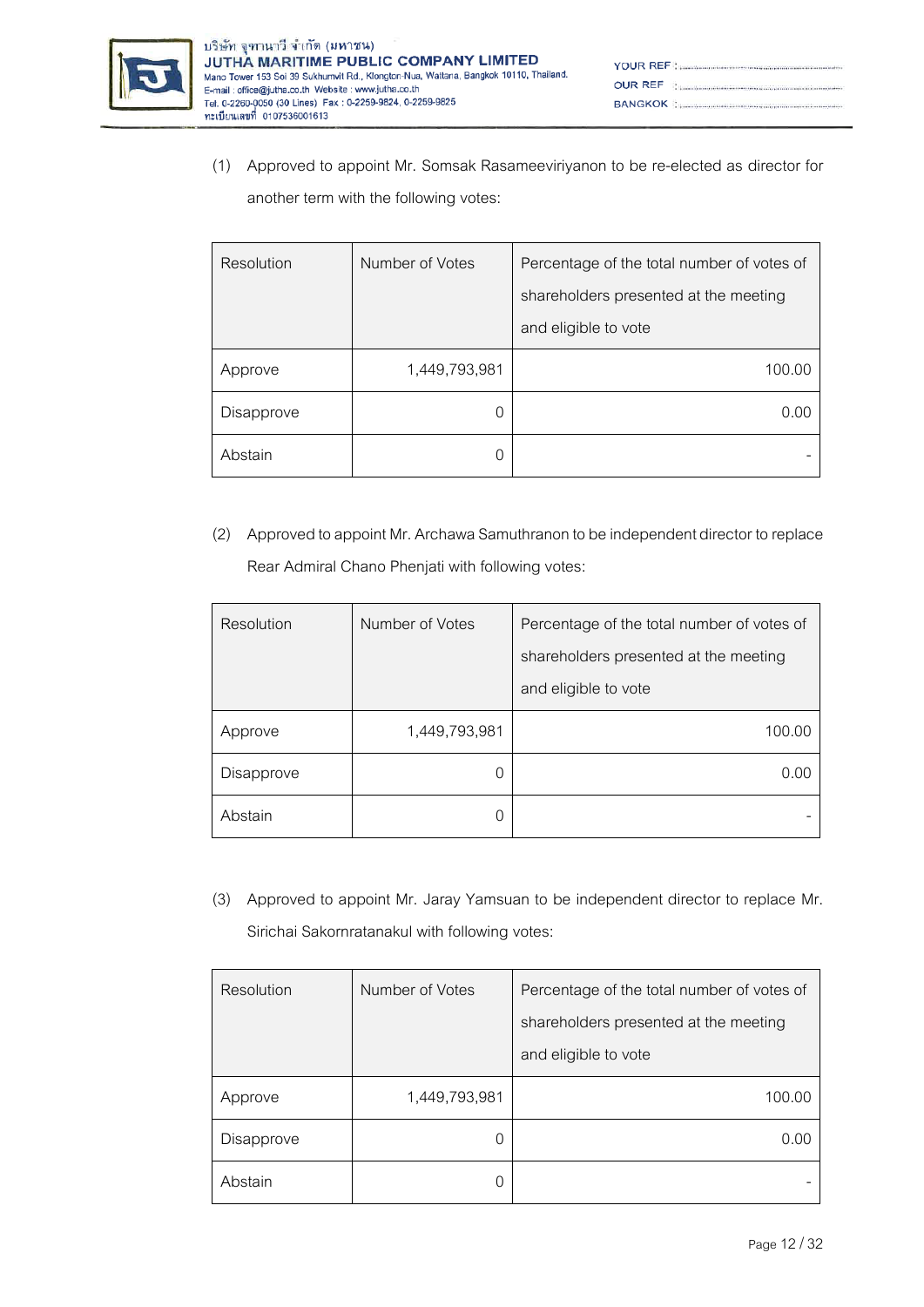

| YOUR REF National According to the continuum continuum of the N                                                   |
|-------------------------------------------------------------------------------------------------------------------|
| $\begin{minipage}{.4\linewidth} \begin{tabular}{l} \textbf{OUR REF} \\ \textbf{REF} \end{tabular} \end{minipage}$ |
|                                                                                                                   |

# **Agenda 5 To consider and approve the remuneration of the Company's Board of Directors for the year 2022**

The moderator informed the meeting that according to Section 90 of the Public Company Limited Act B.E. 2535 and in accordance with the best practices of the Thai Institute of Directors Association. The Board of Directors' meeting appropriated to propose to the shareholders' meeting to consider the remuneration of the Board of Directors which this remuneration will be effective in the calendar year 2022 until the shareholders resolve to change otherwise.

The Board of Directors agreed to propose to the shareholders' meeting to consider and approve the directors' remuneration determination for the year 2022 within the amount of 4,000,000 baht. Such remuneration consists of the remuneration for the entire Board of Directors in amount of 250,000 baht per month and additional remuneration for meeting allowances for sub-committees. Details as shown on Enclosure No. 6.

**The Chairman** gave an opportunity for shareholders to ask questions but none of shareholders raised any further questions. Then **the Chairman** proposed to the meeting to consider and approve the remuneration of the Company' s directors for Year 2022.

**Resolved:** The meeting considered with unanimously resolved to approve the remuneration of the Company' s directors for Year 2022 in all respects as proposed above with the following votes:

| Resolution | Number of Votes | Percentage of the total number of votes of<br>shareholders presented at the meeting<br>and eligible to vote |
|------------|-----------------|-------------------------------------------------------------------------------------------------------------|
|            |                 |                                                                                                             |
| Approve    | 1,449,793,981   | 100.00                                                                                                      |
| Disapprove | $\Omega$        | $( )_1 ( )_1$                                                                                               |
| Abstain    | Ω               |                                                                                                             |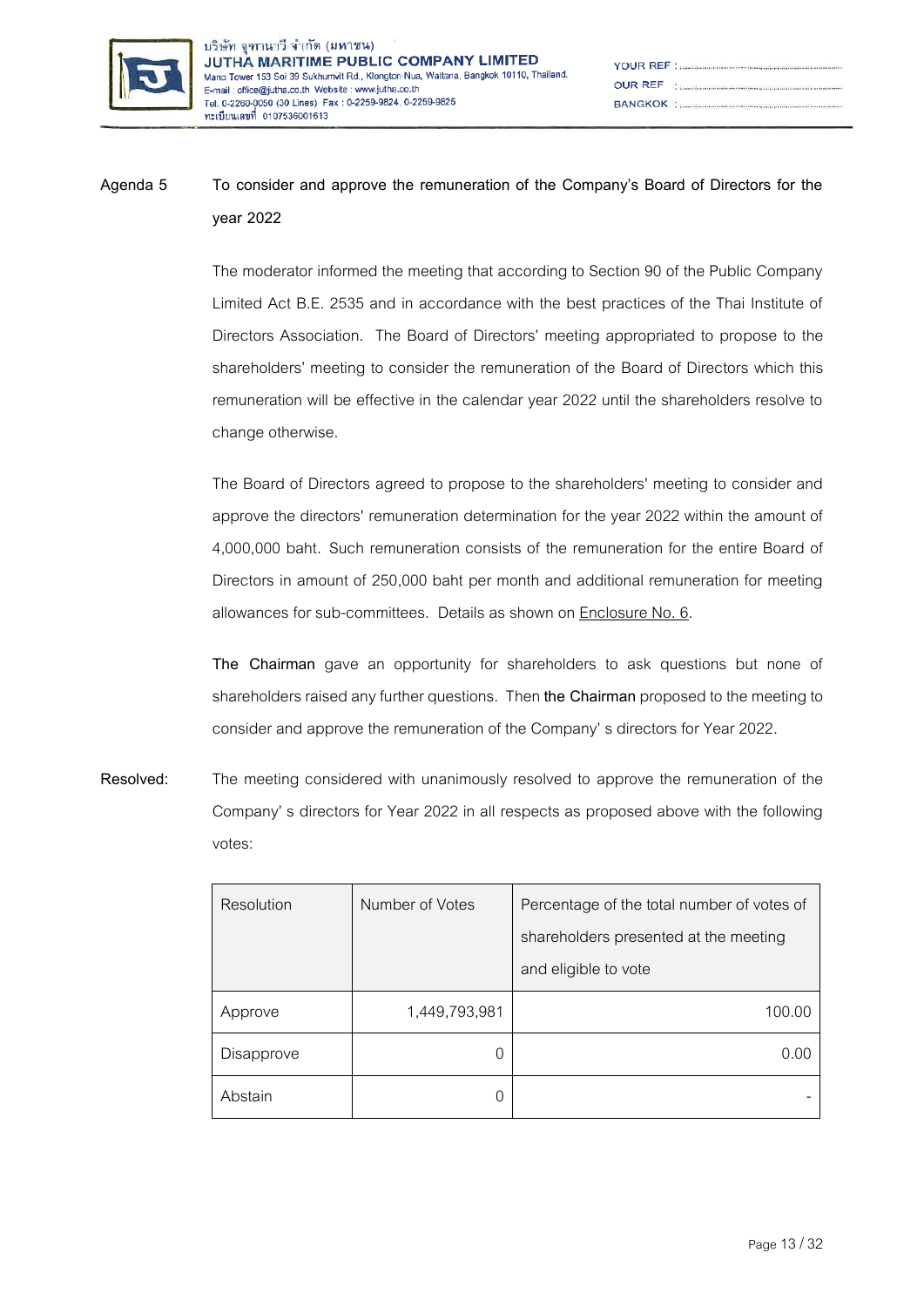

# **Agenda 6 To consider and approve the appointment of the auditor and determine the audit fee for the year 2022**

**The Chairman** assigned **Mr. Pongsak Urajnanon**, Audit Committee Member, to report this agenda to the shareholders' meeting.

**Mr. Pongsak Urajnanon**, Audit Committee Member, announced to the meeting that the Audit Committee and the Board of Directors agreed to propose to the shareholders' meeting to consider and approve the appointment the auditor from PriceWaterhouse Coopers ABAS LTD. ("PWC"); namely,

| Ms. Nopanuch Apichatsatien | C.P.A. Registration No. 5266 | Oľ |
|----------------------------|------------------------------|----|
| Miss Wanvimol Preechawat   | C.P.A. Registration No. 9548 | Oľ |
| Miss Sanicha Akarakittilap | C.P.A. Registration No. 8470 |    |

One of the auditors as above, having the power to audit and express an opinion on the consolidated financial statements and the separated financial statements of the Company for being the auditor of the Company for the fiscal year 2022 ending on December 31, 2022. And proposed to approve of the auditor' s remuneration in the amount of 840,000 baht (excluding VAT).

**The Chairman** gave an opportunity for shareholders to ask questions but none of shareholders raised any further questions. Then **the Chairman** proposed to the meeting to consider and approve the appointment of the Company' s auditors and their remuneration for Year 2022.

**Resolved:** The meeting considered with unanimously resolved to approve the appointment of the Company' s auditors and their remuneration for Year 2022 in all respects as proposed above with the following votes: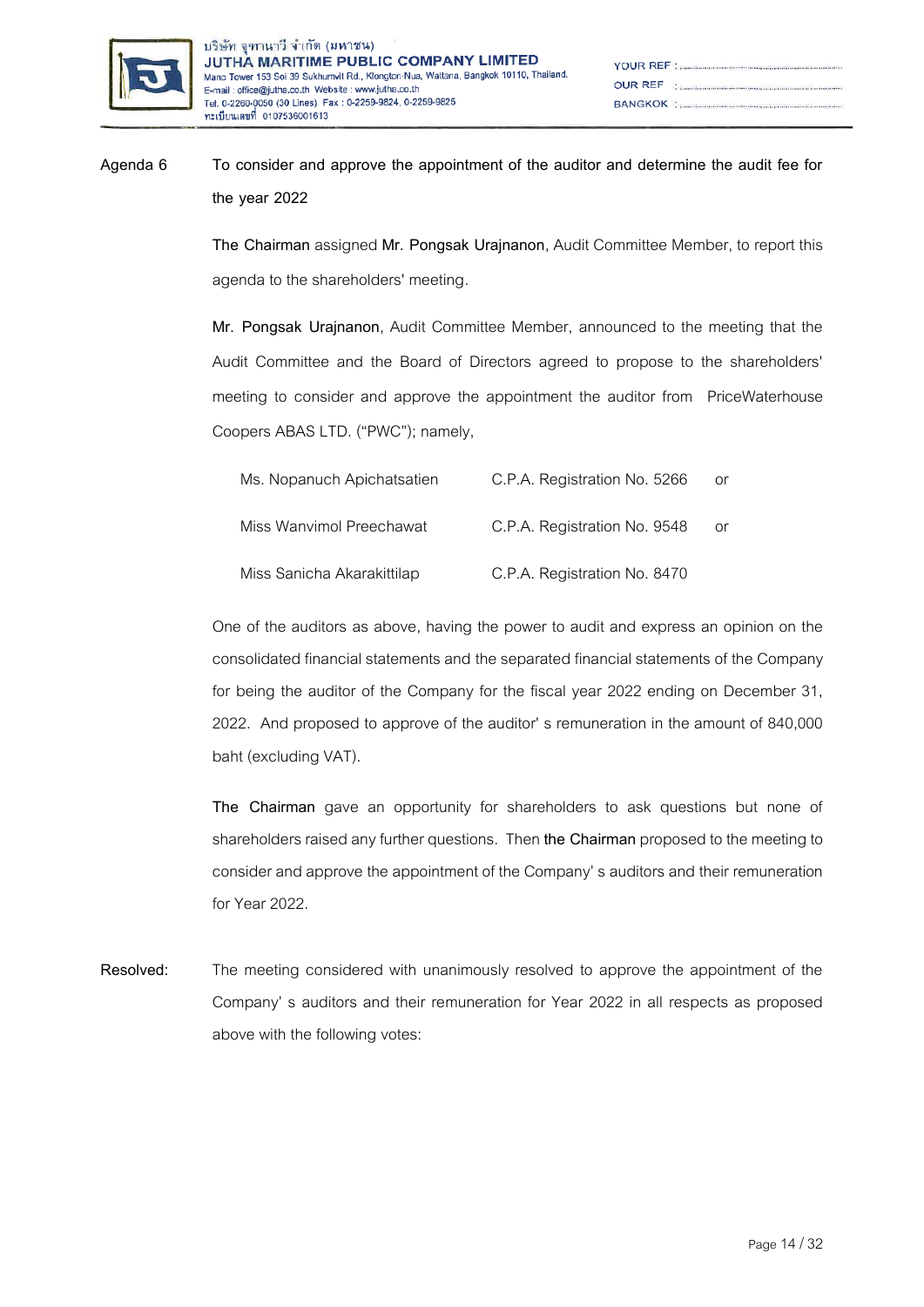

| YOUR REF : <b>www.macadoo.com/www.macadoo.</b> com/www.                                                           |
|-------------------------------------------------------------------------------------------------------------------|
| $\begin{minipage}{.4\linewidth} \begin{tabular}{l} \textbf{OUR REF} \\ \textbf{REF} \end{tabular} \end{minipage}$ |
|                                                                                                                   |

| Resolution | Number of Votes | Percentage of the total number of votes of |
|------------|-----------------|--------------------------------------------|
|            |                 | shareholders presented at the meeting      |
|            |                 | and eligible to vote                       |
| Approve    | 1,449,793,981   | 100.00                                     |
| Disapprove |                 | 0.00                                       |
| Abstain    |                 |                                            |

**Agenda item 7 To consider and approve the allocation of newly issued ordinary shares as approved by the Extraordinary General Meeting of Shareholders No. 1/2021 for the issuance and offering of the Company's newly issued ordinary shares to Mr. Niti Thammajak which is the issuance and offering of newly issued ordinary shares to specific investor (Private Placement)**

> **The Chairman** assigned **Mr. Chanet Phenjati**, President, to report this agenda to the shareholders' meeting.

**Mr. Chanet Phenjati,** Present, announced to the meeting that according to resolution of the Extraordinary General Meeting No. 1/2021 held on November 22, 2021 that approved to issue and offer the Company's newly-issued ordinary shares in the amount of not exceeding 90,000,000 shares for offering Mr. Niti Thammajak. This is considered an issuance and offering to a specific person (Private Placement) with a clearly defined offering price at 0.6 baht per share, total value for 54,000,000 baht.

Subsequently, the company canceled the said offering due to the company has sufficient sources of funds to pay off financial institution debts.

And due to the Company needs additional working capital from expanding its investment in palm oil business to reduce the risk of relying solely on the ship business that is affected by industry volatility. The palm oil is the main raw material for biodiesel production, accounted for approximately 90.0% of the production cost. The price has increased significantly according to the price mechanism of the world market.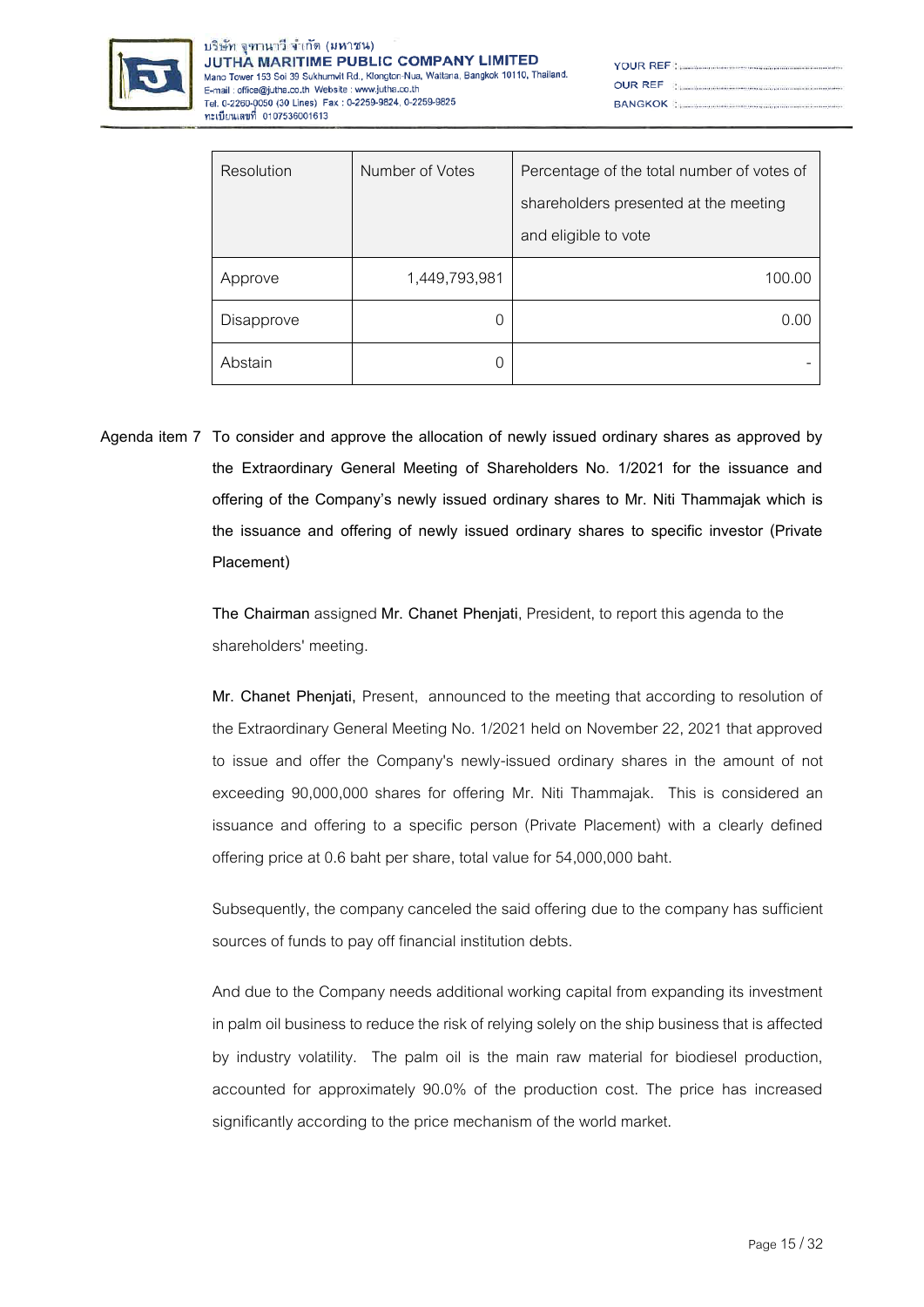

| YOUR REF : <b>www.macadoo.com/www.macadoo.</b> com/www.                                                           |
|-------------------------------------------------------------------------------------------------------------------|
| $\begin{minipage}{.4\linewidth} \begin{tabular}{l} \textbf{OUR REF} \\ \textbf{REF} \end{tabular} \end{minipage}$ |
|                                                                                                                   |

There may be a trend that crude palm oil prices may continue to be high for more than a year due to Year 2022, palm production is delayed. In addition, the crude palm oil depot greatly decreased from Year 2021, resulting in a decrease in crude palm oil supply including the situation of world energy prices that raises from thesituation Russia-Ukraine war.

The increase in raw material costs thus affects the liquidity of Global Bio Power Company Limited ("GBP") that operates palm oil business, which is another business that is important to the company's performance. GBP is a subsidiary that the Company holds 100.00% shareholding. GBP has higher production costs, so there is a risk of losing business opportunities and being unable to operate production at full efficiency due to higher raw material prices or having to carry out production that is less than the actual production capacity due to the reduction of raw materials in production process. The Company, as a holding company, may suffer a deterioration reflected in the consolidated performance of the Company's consolidated financial statements as a result from GBP's performance.

Therefore, the Company intends to increase its capital by issuing and offering newly issued ordinary shares to Mr. Niti Thammajak, who is a private placement for another time. The Company considers that the capital increase through the issuance and offering of newly issued ordinary shares to specific investors (Private Placement) is the most suitable source of funds that will enable the Company to find funding sources within a short enough time. As a result, the Company's capital structure is strengthened and will result in a better debtto-equity ratio of the Company's shareholders. For selling shares in other way including to getting loan for financial institute will be taking longer period and high uncertainty which these ways may be received funds later than fruiting season of oil palm.

Therefore, the Company has offered the newly issued ordinary shares to Mr. Niti Thammajak, who is still interested to invest in the Company with the offering period that is not very different. Therefore the offering price was set at 0.60 baht per share, total value of 54,000,000 baht, which is the same price as the offering price as approved by the Extraordinary General Meeting of Shareholders No. 1/2564. In this regard, Mr. Niti Thammajak does not have any relationship with the Company that will make the PP share offering transaction be considered a connected transaction of listed companies according to the announcement of connected transactions in any way. Mr. Niti Thammajak does not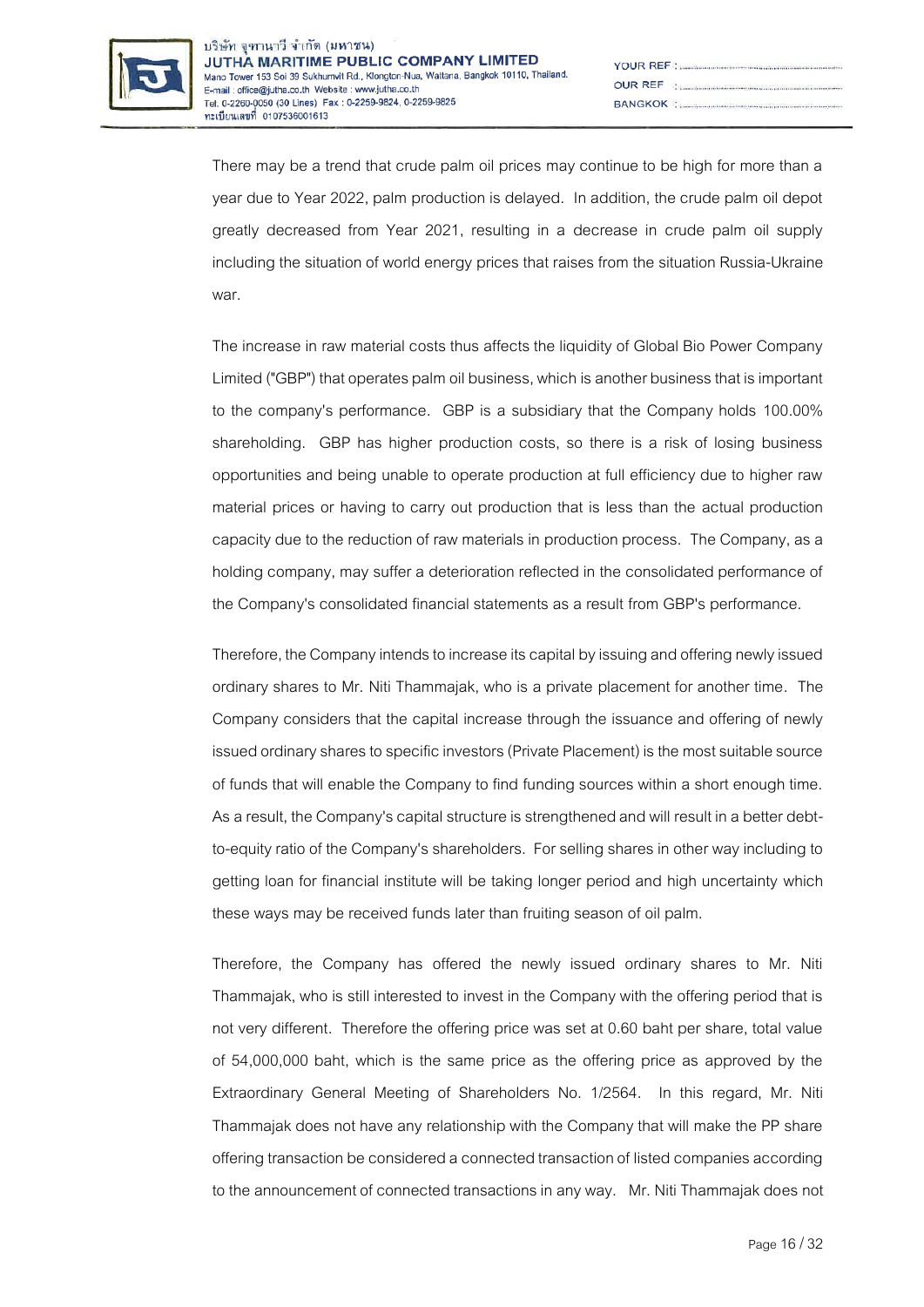

| $\begin{minipage}{.4\linewidth} \textbf{JUR REF} \end{minipage}$ |
|------------------------------------------------------------------|
|                                                                  |

wish to nominate any person to represent himself as a director or executives in the company in any way.

In addition, the offering price of newly issued ordinary shares at this time is lower than the par value of the Company. However, the Company has accumulated losses as shown in the Company's consolidated financial statements as of December 31, 2021 in the amount of 255,509,647 baht. Therefore, the Company is able to issue and offer for sale of newly issued ordinary shares at a lower par value price of the Company's shares can be obtained upon approval of the shareholders' meeting in accordance with Section 52 of the Public Company Act.

The offering newly-issued ordinary shares to Mr. Niti Thammajak at this time was therefore an offering of securities to a private placement where the shareholders had a resolution to clearly setting the offering price. The above price was agreed by the Company and Mr. Niti Thammajak, which is higher than the market price which it is considered an offer for sale of newly issued shares at the market price. The market price is determined from the weighted average price of the Company's shares in the Stock Exchange of Thailand for the past 7 consecutive business days before the date that the Board of Directors' resolved to propose an agenda to the shareholders' meeting for approval for the Company to enter into the PP share offering transaction which it was between February 17, 2022 and February 25, 2022, equal to 0.55 baht per share and the offering price of the newly issued ordinary shares at 0.60 baht per share. It was not considered into newly issued shares offering at a price lower than 90 percent of the market price according to the announcement regarding the approval of the PP share offering.

In this regard, the Company has changed its objectives for utilizing money and according to the Notification of the Capital Market Supervisory Board No. TorJor. 72/2558 Subject: permission for listed companies to offer newly issued shares to private placement (including any amendments) stipulates that the company must offer shares within 3 months after the shareholders' meeting resolves to offer such shares. As a result, the Company cannot refer to the resolutions of the Extraordinary General Meeting of Shareholders No. 1/2021, convened on November 22, 2021, in connection with the request for issuance and offering of shares through a private placement at this time to the Office of the Securities and Exchange Commission.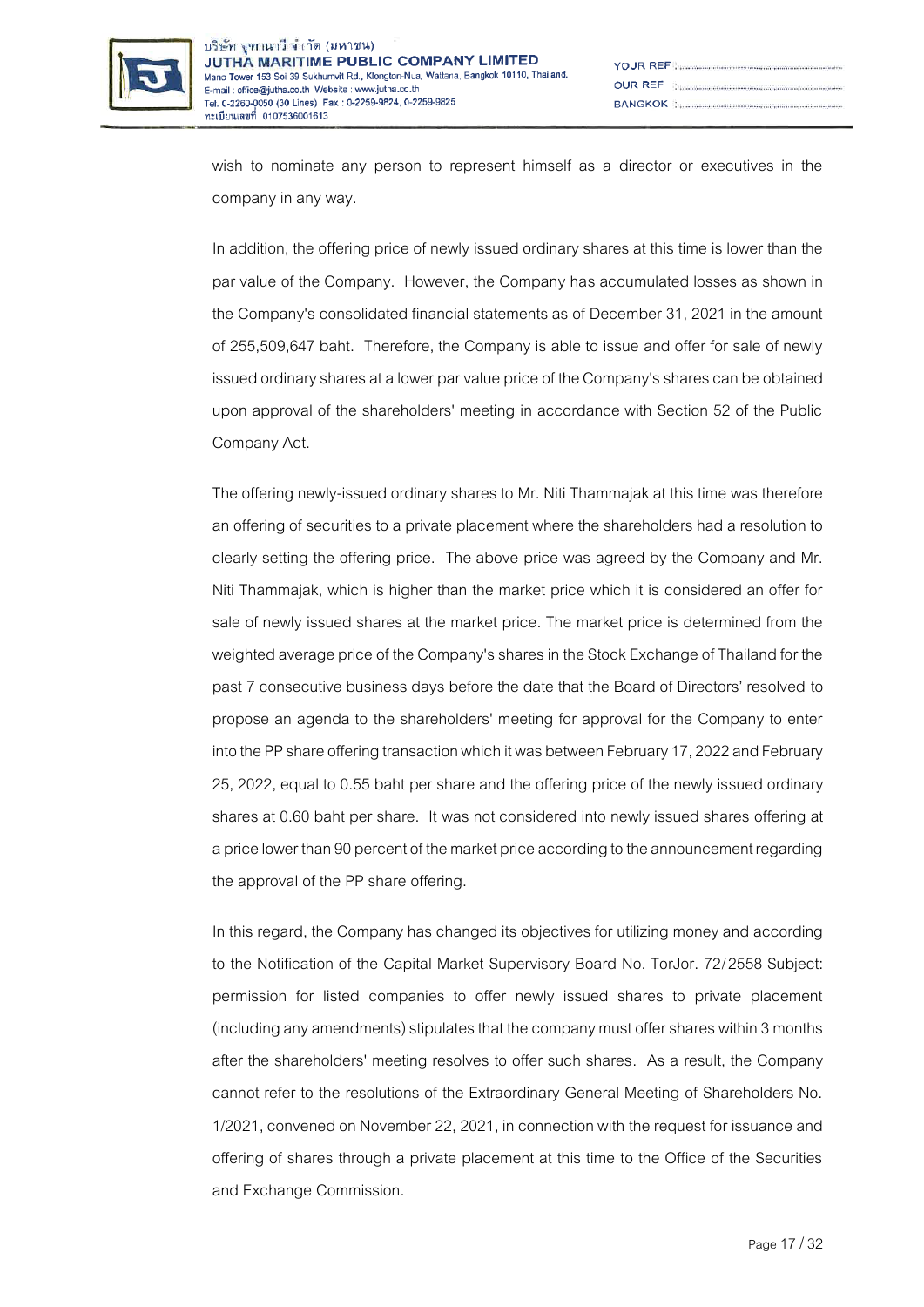

| $\begin{minipage}{.4\linewidth} \begin{tabular}{l} \textbf{OUR REF} \\ \textbf{REF} \end{tabular} \end{minipage}$ |
|-------------------------------------------------------------------------------------------------------------------|
|                                                                                                                   |

In addition, if the offering price of newly issued ordinary shares to Mr. Niti Thammajak's price is lower than 90% of the Company's stock before the SET has accepted the newly issued ordinary shares as listed securities (The market price will be calculated by specifying 2 decimal places, however, if the 3rd decimal place is 5 or more, it will be rounded up).

The Company has a duty to prohibit investors who have been allocated the newly issued ordinary shares received from all PP transactions within a period of 1 year from the date that the shares were begun trading on the SET.

Such persons can gradually sell the prohibited shares in the amount of 25 percent of the total shares that are prohibited from selling after a period of 6 months from the date the shares were begun trading on the SET. In accordance with the rules prescribed in the market announcement The Stock Exchange of Thailand Subject: Rules, Conditions and Procedures for Consideration of the Application for the Acceptance of Ordinary Shares or Preferred Shares in Section Capital Increase as Listed Securities B.E. 2558 (including any amendments).

In this regard, the Company expects the PP transaction to be completed by May 2022. After the Company completes the PP transaction, Mr. Niti Thammajak will hold not more than 90,000,000 shares of the Company, representing not more than 4.1% of the total number of sold shares of the Company.

The Board of Directors therefore deems its appropriate to propose to the 2022 Annual General Meeting of Shareholders No. 47 to consider and approve the allocation of newly issued ordinary shares as approved by the Extraordinary General Meeting of Shareholders of the Company No. 1/2021, convened on November 22, 2021. In order to issue and offer the newly issued ordinary shares of the Company in the amount of not more than 90,000,000 shares at the par value per share 3.00 baht at the offering price of 0.60 baht per share, totaling 54,000,000 baht to Mr. Niti Thammajak. This is considered the issuance and offering of ordinary shares to a specific person (Private Placement) and the delegation of powers to the Managing Director and/or the person assigned by the Managing Director is authorized to take any action concerning the issuance, offering, allocation and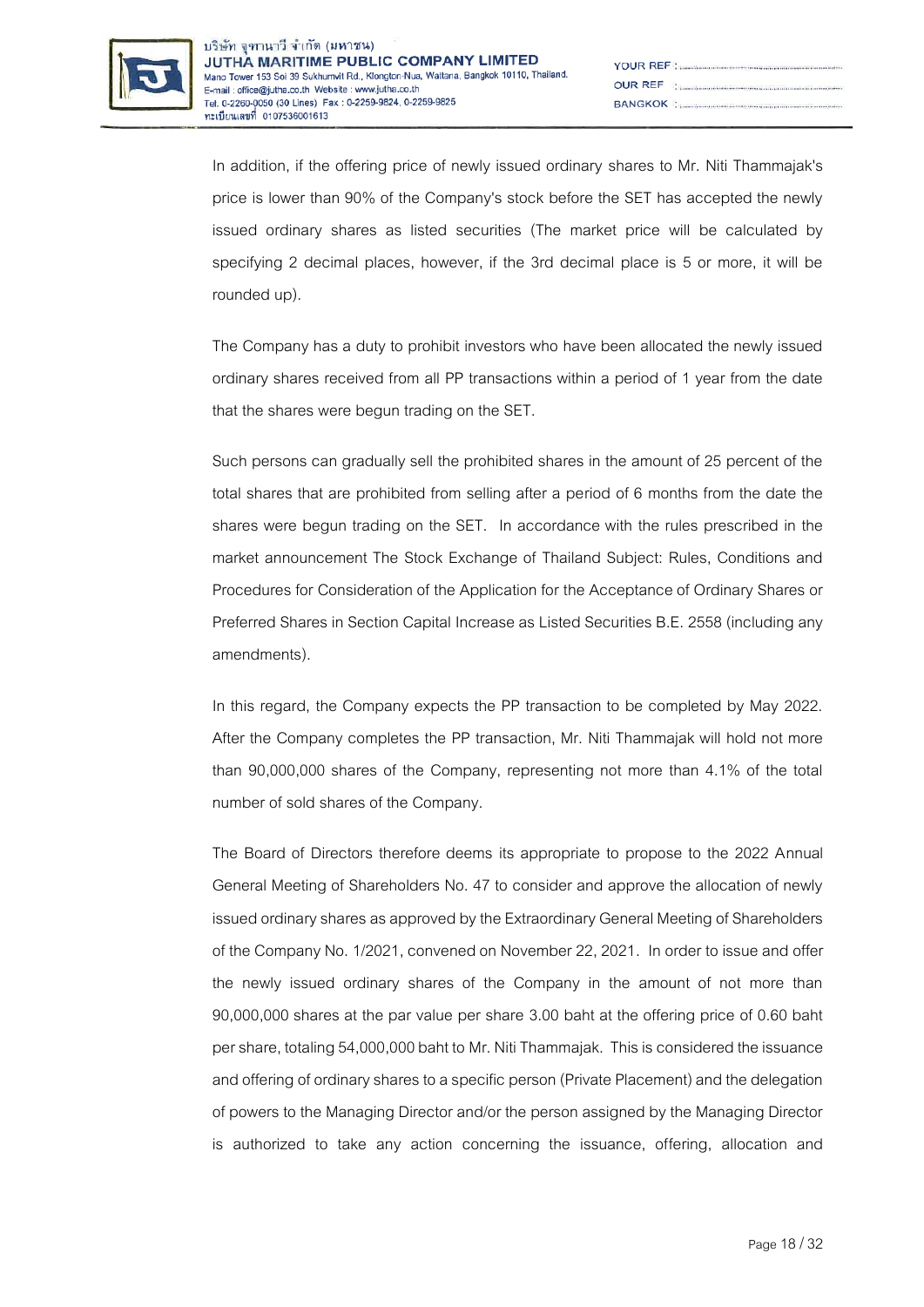

subscription of the newly issued ordinary shares as above. Including these procedures as follows:

- 1) Consider setting and amending the change of the subscription date and the date of the offering of newly issued ordinary shares, the payment of shares, price determination, as well as any other conditions and details related to the issuance and offering of newly issued ordinary shares of the Company, including but not limited to, an offer period or changing the subscription period as well as determine the relevant conditions and details to comply with
- 2) Sign, amend, change, contact or notify the list in the documents requesting for permission and the necessary evidence and relevant to the issuance, offering, allocation, subscription and delivery of the newly issued ordinary shares, including contact and submission of applications, documents and evidence to the Ministry of Commerce, the Securities and Exchange Commission, the Stock Exchange of Thailand, Government agencies or other related agencies and the listing of the Company's newly issued ordinary shares on the Stock Exchange of Thailand and has the power to take any other actions which are necessary and appropriate for theissuance, offering and allocation of the Company's newly issued ordinary shares to the private placement in this time to be successful.
- 3) Correct words or text in the document, Minutes of the Shareholders' Meeting, the Company's Memorandum of Association and/or requests and/or take any action in order to comply with the order of the registrar in filing the registration to increase in the registered capital of the Company to the Department of Business Development Ministry of Commerce, including the listing of newly issued ordinary shares on the Stock Exchange of Thailand and submission of documentary information to the Securities and Exchange Commission, the Stock Exchange of Thailand, Ministry of Commerce or other related agencies.

Details and conditions for the capital increase of the Company's newly issued ordinary shares including the opinions of the Board of Directors appeared in the invitation letter for the meeting, Capital Increase Report Form (F53-4) on Enclosure No. 3 and Information Memorandum on the Offering of Newly Issued Ordinary Shares to private placement of the Company as shown on **Enclosure No. 4**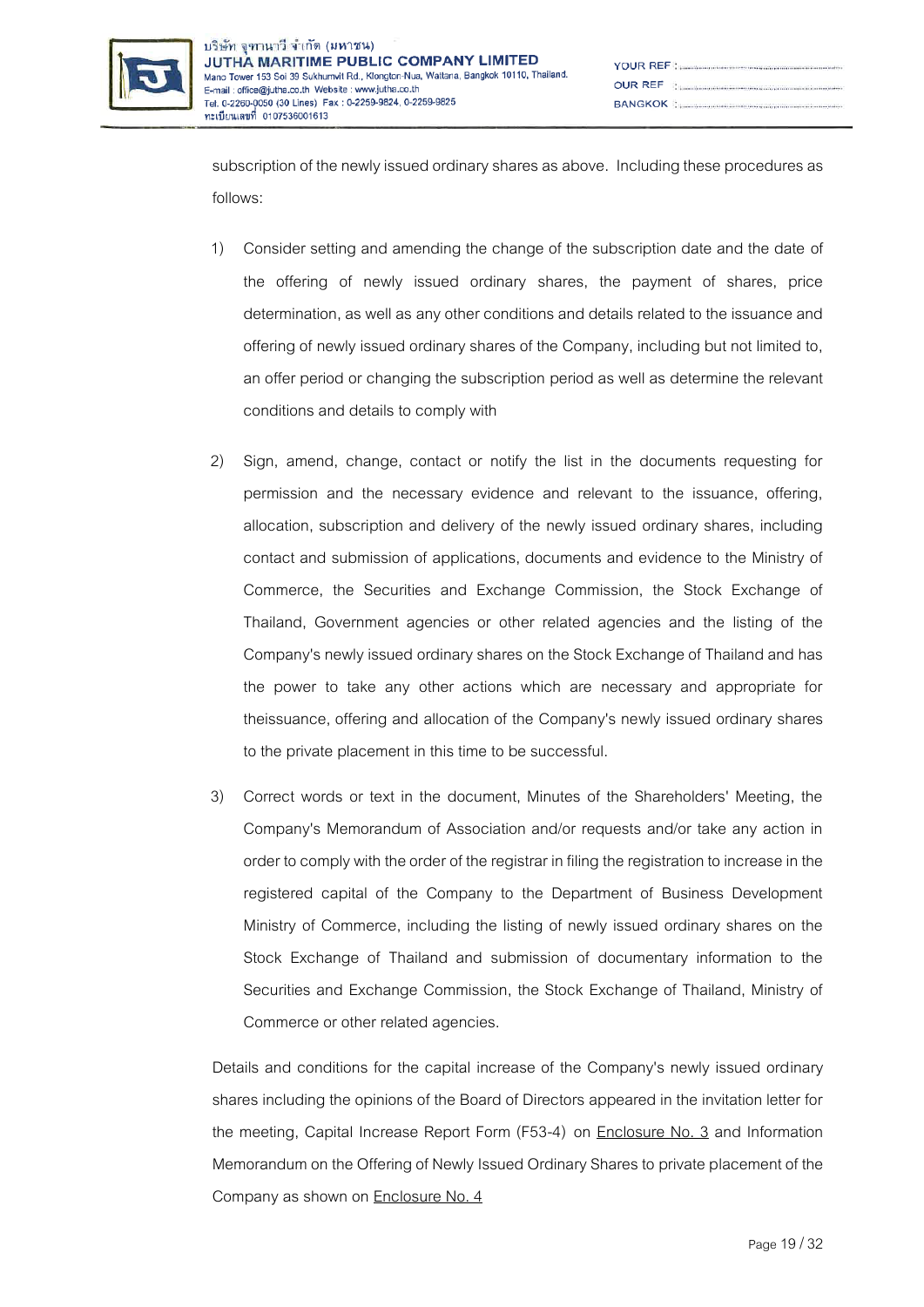

| $\begin{minipage}{.4\linewidth} \begin{tabular}{l} \textbf{OUR REF} \\ \textbf{REF} \end{tabular} \end{minipage}$ |
|-------------------------------------------------------------------------------------------------------------------|
|                                                                                                                   |

**The Chairman** gave an opportunity for shareholders to ask questions but none of shareholders raised any further questions. Then **the Chairman** proposed to the meeting to consider and approve the allocation of newly issued ordinary shares as approved by the Extraordinary General Meeting of Shareholders No. 1/2021 for the issuance and offering of the Company's newly issued ordinary shares to Mr. Niti Thammajak which is the issuance and offering of newly issued ordinary shares to specific investor (Private Placement).

**Resolved:** The meeting considered with unanimously resolved to approve the allocation of newly issued ordinary shares as approved by the Extraordinary General Meeting of Shareholders No. 1/2021 for the issuance and offering of the Company's newly issued ordinary shares to Mr. Niti Thammajak which is the issuance and offering of newly issued ordinary shares to specific investor (Private Placement) in all respects as proposed above with the following votes:

| Resolution | Number of Votes | Percentage of the total number of votes of |
|------------|-----------------|--------------------------------------------|
|            |                 | shareholders presented at the meeting      |
|            |                 | and eligible to vote                       |
| Approve    | 1,449,793,981   | 100.00                                     |
| Disapprove | 0               | 0.00                                       |
| Abstain    | $\Omega$        |                                            |

**Agenda item 8 To consider and approve the expansion of the Company's business by expanding the investment to palm oil business**

> **The Chairman** assigned **Mr. Chanet Phenjati**, President, to report this agenda to the shareholders' meeting.

**Mr. Chanet Phenjati,** President, announced to the meeting according to the Company has restructured its group by establishing a new subsidiary and transferred the entire business of the Company to the newly established subsidiary. After the restructuring of the Company to be the Company that operates investment business by holding shares in other companies (Holding Company) as currently, the Company has invested in our main business is maritime business. The Company intends to increase investment in palm oil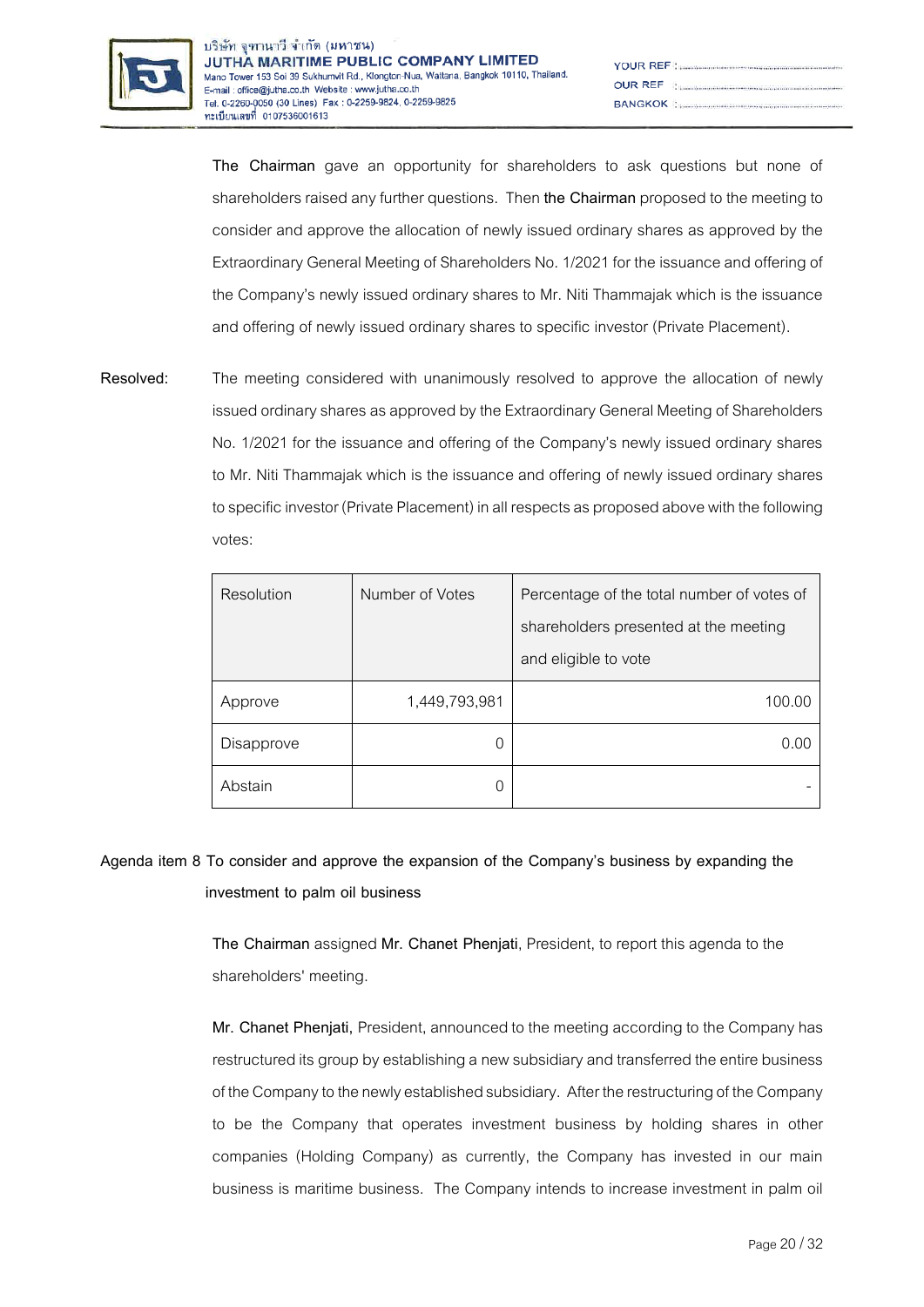

| YOUR REF : <b>www.macadoo.com/www.macadoo.</b> com/www.                                                           |
|-------------------------------------------------------------------------------------------------------------------|
| $\begin{minipage}{.4\linewidth} \begin{tabular}{l} \textbf{OUR REF} \\ \textbf{REF} \end{tabular} \end{minipage}$ |
|                                                                                                                   |

business by operating the business of manufacturing and distributing products derived from palm and other related businesses in order to reduce the risk of relying solely on the maritime business and to increase revenue. Therefore, proposing to the meeting to consider and approve the expansion of the Company's business by expanding the investment to palm oil business.

**The Chairman** gave an opportunity for shareholders to ask questions but none of shareholders raised any further questions. Then **the Chairman** proposed to the meeting to consider and approve the expansion of the Company's business by expanding the investment to palm oil business.

**Resolved:** The meeting considered with unanimously resolved to approve the expansion of the Company's business by expanding the investment to palm oil business in all respects as proposed above with the following votes:

| Resolution | Number of Votes | Percentage of the total number of votes of |
|------------|-----------------|--------------------------------------------|
|            |                 | shareholders presented at the meeting      |
|            |                 | and eligible to vote                       |
| Approve    | 1,449,793,981   | 100.00                                     |
| Disapprove | 0               | 0.00                                       |
| Abstain    |                 |                                            |

**Agenda item 9 To consider and approve the change of the Company's name to "Bio Green Energy Tech Public Company Limited", the Company's seal and securities symbol and the amendment of Clause 1. of the Company's Memorandum of Association to be consistent with Company's name change**

> **The Chairman**announced to the meeting that due to the matter to be considered in Agenda 9, the change of the Company's name will be related to Agenda 10, the amendment of the Articles of Association regarding to the amendment of the company name.

> Therefore, if the shareholders' meeting does not approve the change of the company's name in Agenda 9, the Company will not need to amend Article 1: the Articles of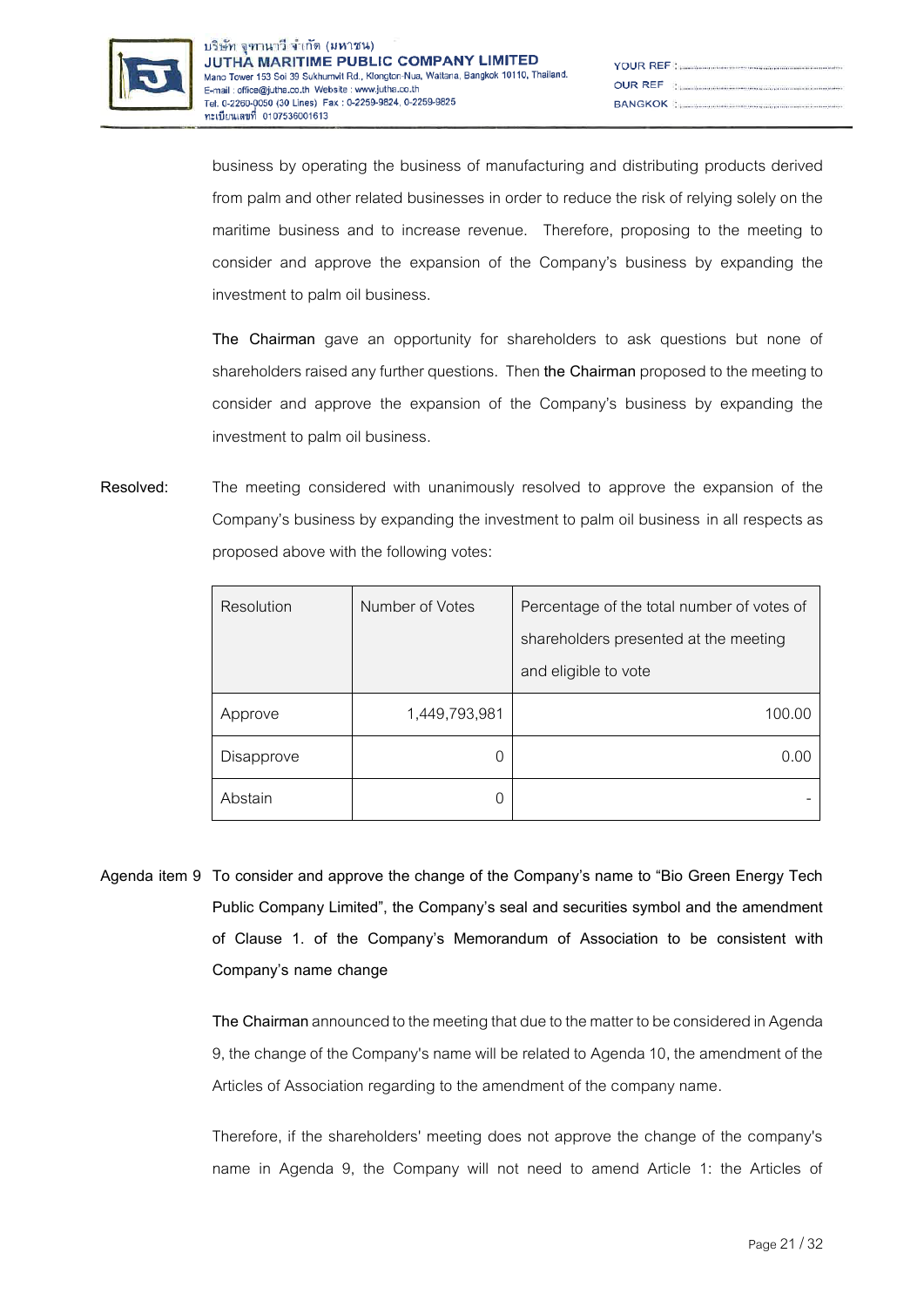

| YOUR REF : <b>www.macadoo.com/www.macadoo.</b> com/www.                                                           |
|-------------------------------------------------------------------------------------------------------------------|
| $\begin{minipage}{.4\linewidth} \begin{tabular}{l} \textbf{OUR REF} \\ \textbf{REF} \end{tabular} \end{minipage}$ |
|                                                                                                                   |

Association regarding the name of the Company's Articles of Association and Article 51: the Company's seal but the Company continues to introduce amendments to Articles 5, Articles 7 and Articles16. Then **the Chairman**assigned Mr. Chanet Phenjati, President, to report this agenda to the shareholders' meeting.

**Mr. Chanet Phenjati,** Present, announced to the meeting that due to the company has invested in palm oil business, therefore to ensure clarity in accordance with the Company's business plan. Therefore, it is appreciated to propose to the shareholders' meeting to consider and approve the amendment of the company name, seal and the Company's symbols and amends to Clause 1 of the Memorandum of Association to be consistent with the change of the Company's name. Details as shown on the invitation letter for the shareholders' meeting which has been sent to all shareholders as follows:

| Description     | Former                        | <b>New</b>                                                      |
|-----------------|-------------------------------|-----------------------------------------------------------------|
| Name (Thai)     | บริษัท จุฑานาวี จำกัด (มหาชน) | ้บริษัท ไบโอ กรีน เอ็นเนอร์ยี่ เทค จำกัด                        |
|                 |                               | (มหาชน)                                                         |
| Name (English)  | Jutha Maritime Public Company | Bio Green Energy Tech Public                                    |
|                 | Limited                       | Company Limited                                                 |
| Security Symbol | <b>JUTHA</b>                  | <b>BIOTEC</b>                                                   |
| Company Seal    | <b>SET LA PORTER PUBLIC</b>   | BIO GREEN<br><b>NFRGY TECH</b><br><b>Public Company Limited</b> |

In addition, to assign the Managing Director and/or the person assigned by the Managing Director to sign the request or in any documents related to the registration of amendments to the Memorandum of Association of the Company. And applying for registration of amendments to the Company's Memorandum of Association with the Department of Business Development Ministry of Commerce, making amendments or changes to the request or the text in such documents related to the registration of amendments to the Memorandum of Association of the Company that must be submitted to the Department of Business Development, Ministry of Commerce. As well as having the power to take any action as necessary and in connection with such action as it deems appropriate and to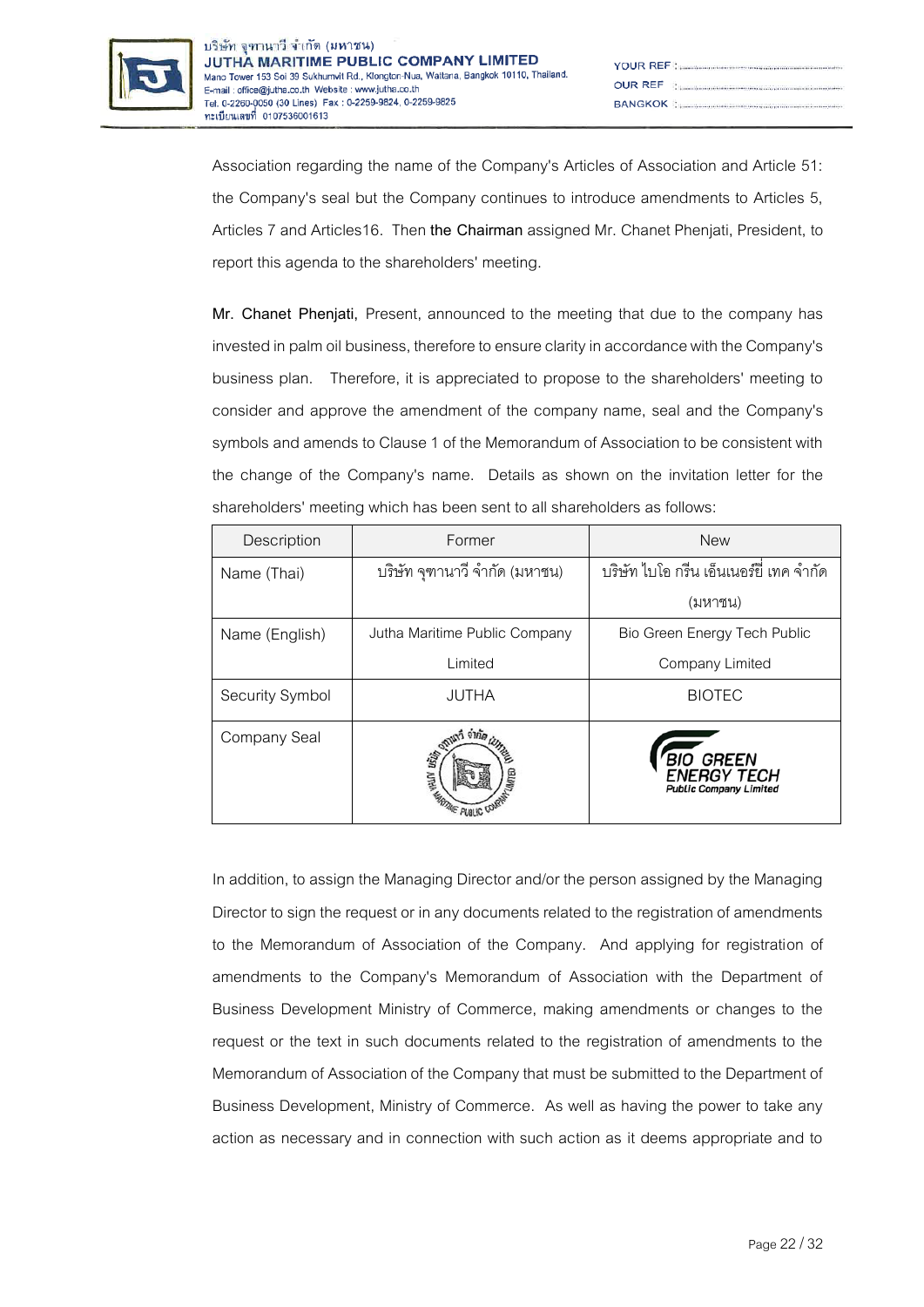

| $\begin{minipage}{.4\linewidth} \begin{tabular}{l} \textbf{OUR REF} \\ \textbf{REF} \end{tabular} \end{minipage}$ |
|-------------------------------------------------------------------------------------------------------------------|
|                                                                                                                   |

comply with the law regulations and interpretation of relevant government agencies including in accordance with the advice or order of the registrar or officer.

**The Chairman** gave the shareholders an opportunity to ask questions. The shareholders raised 2 questions as follows:

**Mr. Piyaphong Prasartthong,** the shareholder who attended by himself, raised 2 questions for the company to clarify as follows:

- Question1: When the Company has changed the name, the Company must be changed the classification from transportation industry to be agricultural industry according to the definition of Stock Exchange of Thailand?
- Question 2: As the current maritime business, the Company still want to proceed as usual?

**Mr. Rungnirun Tangsurakit,** Managing Director, announced to the meeting as follows:

- Answer 1: Due to the Stock Exchange of Thailand will consider this industry changing group for listed companies in the SET according to the criteria such as asset value proportion, revenue proportion. The Company still proceeding maritime business together with palm oil business.
- Answer 2: As the maritime business, which is the existing business of the Company that this business still be proceeding along.

And it appears that no shareholders raised any further questions**, the Chairman** proposed the meeting to consider and approve the change of the Company's name to "Bio Green Energy Tech Public Company Limited", the Company's seal and securities symbol and the amendment of Clause 1. of the Company's Memorandum of Association to be consistent with Company's name change

**Resolved:** The meeting considered with unanimously resolved to approve the change of the Company's name to "Bio Green Energy Tech Public Company Limited", the Company's seal and securities symbol and the amendment of Clause 1. of the Company's Memorandum of Association to be consistent with Company's name change in all respects as proposed above with the following votes: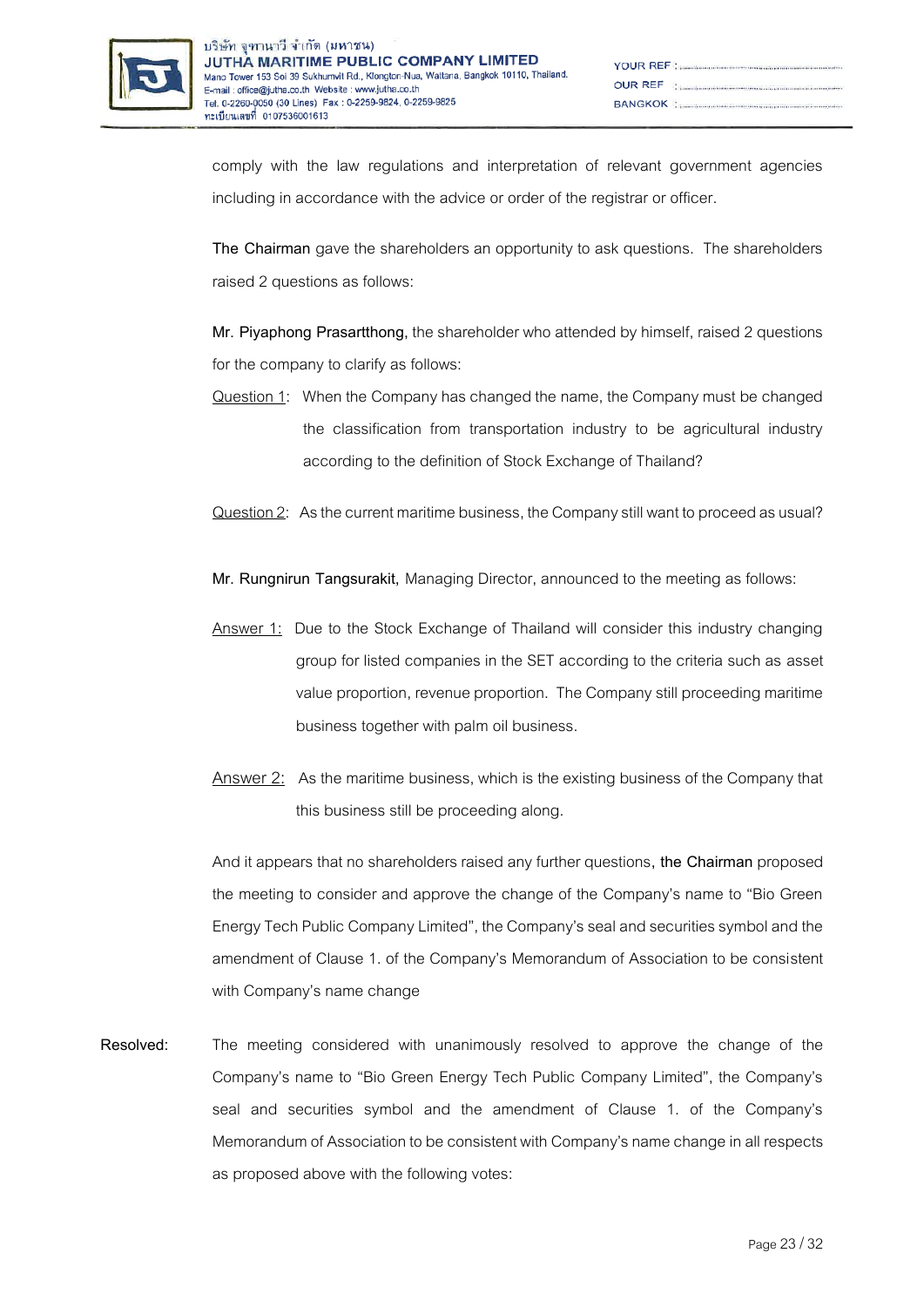

| YOUR REF : <b>www.macadoo.com/www.macadoo.</b> com/www.                                                           |
|-------------------------------------------------------------------------------------------------------------------|
| $\begin{minipage}{.4\linewidth} \begin{tabular}{l} \textbf{OUR REF} \\ \textbf{REF} \end{tabular} \end{minipage}$ |
|                                                                                                                   |

| Resolution | Number of Votes | Percentage of the total number of votes of<br>shareholders presented at the meeting<br>and eligible to vote |
|------------|-----------------|-------------------------------------------------------------------------------------------------------------|
| Approve    | 1,449,793,981   | 100.00                                                                                                      |
| Disapprove |                 | N VV                                                                                                        |
| Abstain    |                 |                                                                                                             |

## **Agenda item 10 To consider and approve the amendment of the Company's Articles of Association**

The moderator announced to the meeting that due to the amendment of the Company name and seal according to the details proposed in Agenda 9 as above, and according to the operations of stock and securities registrar and to set the clear rules for appointing the company's directors. Therefore, it is appropriate to propose to the shareholders' meeting to consider and approve the amendment of the Company's Articles of Association No. 1, No. 2, No. 5, No. 7, No. 16 and Clause 51 are as follows:

#### 1. The amendment to Section 1 of the Company's Articles of Association as follows:

#### Existing

"Section 1 General Provision

- Article 1. These "Articles of Association" shall be referred to as "The Articles of Association of Jutha Marine Public Company Limited".
- Article 2. The "Company" mentioned herein shall mean and refer to "Jutha Marine Public Company Limited".

#### Amended to

"Section 1 General Provision

Article1. These "Articles of Association" shall be referred to as "The Articles of Association of Bio Green Energy Tech Public Company Limited".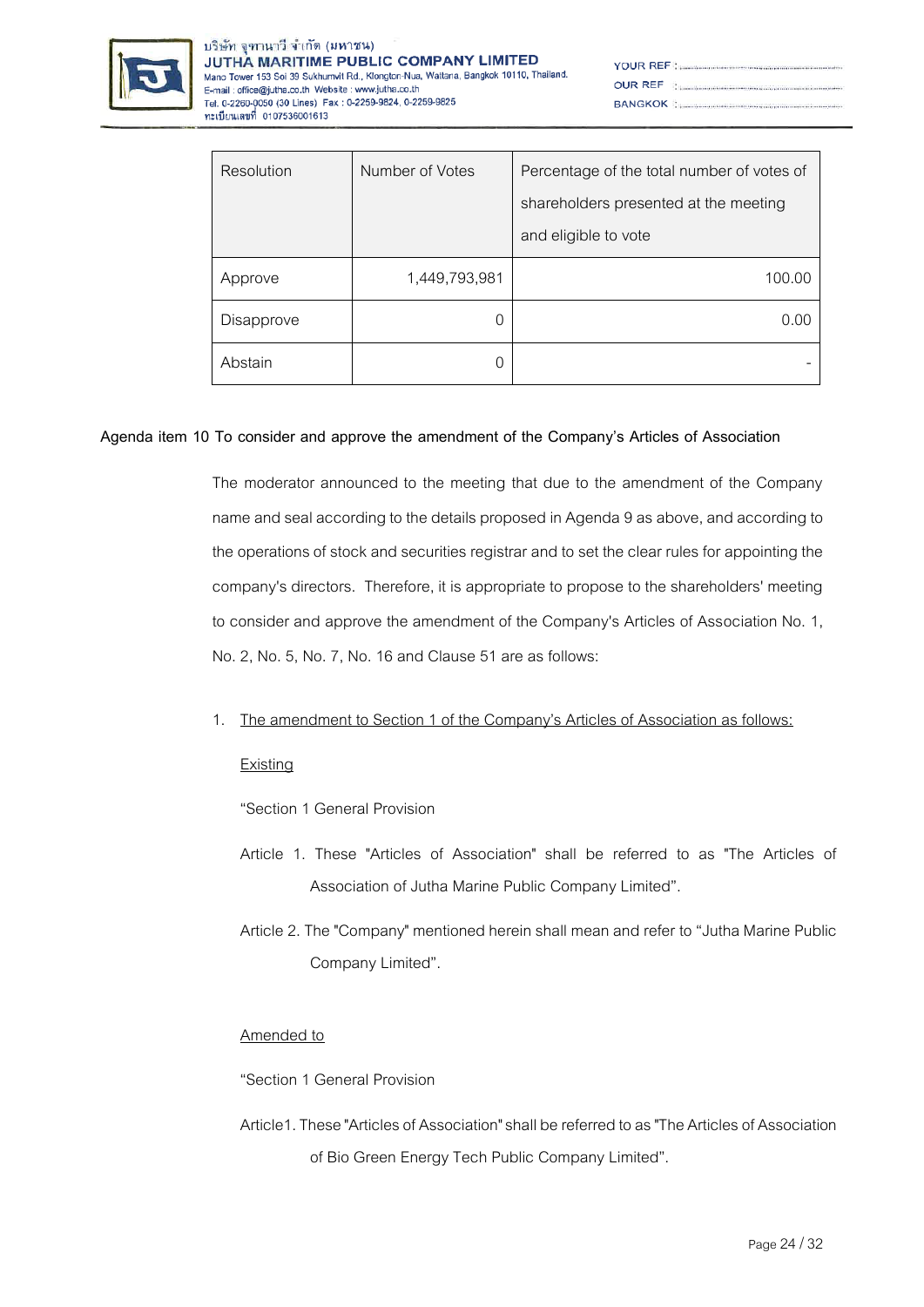

- Article 2. The "Company" mentioned herein shall mean and refer to "Bio Green Energy Tech Public Company Limited".
- 2. The amendment to Section 2 of the Company's Articles of Association as follows:

Existing

"Section 2 Shares and Shareholders

Article 5. The Company may issue preferred shares, debentures, convertible debentures, and any other securities as permitted by law on securities and securities market for public or any person(s) offering.

> This preferred shares of the Company are the type with specific names of shareholders only and to have the rights over ordinary shares to receive dividends, which will receive dividends at the rate of 10 percent per annum of the par value of the preferred shares.

> In any year that there is no dividend payment to the preferred shares, the rights mentioned in Article 5, paragraph two of the preferred shares shall be taken for payment in the following year until the maturity. If dividends are paid to ordinary shares in excess of the rate that the preferred shares will receive as stipulated in the second paragraph of Article 5, dividends shall be paid to the preferred shares at an equal rate.

Preferred shares have the same voting rights as ordinary shares.

In the case of preferred shares, the conversion of preferred shares to ordinary shares may only be made by the resolution of the Board of Directors. In this regard, the shareholders who wish to convert such shares, able to submit the share conversion request to the Company and deliver the share certificate back.

Article 7. Shares of the Company must be fully paid-up only one time. For the payment of the shares, the subscriber or the buyer of the shares cannot request to the payment to be set off the debt with the Company."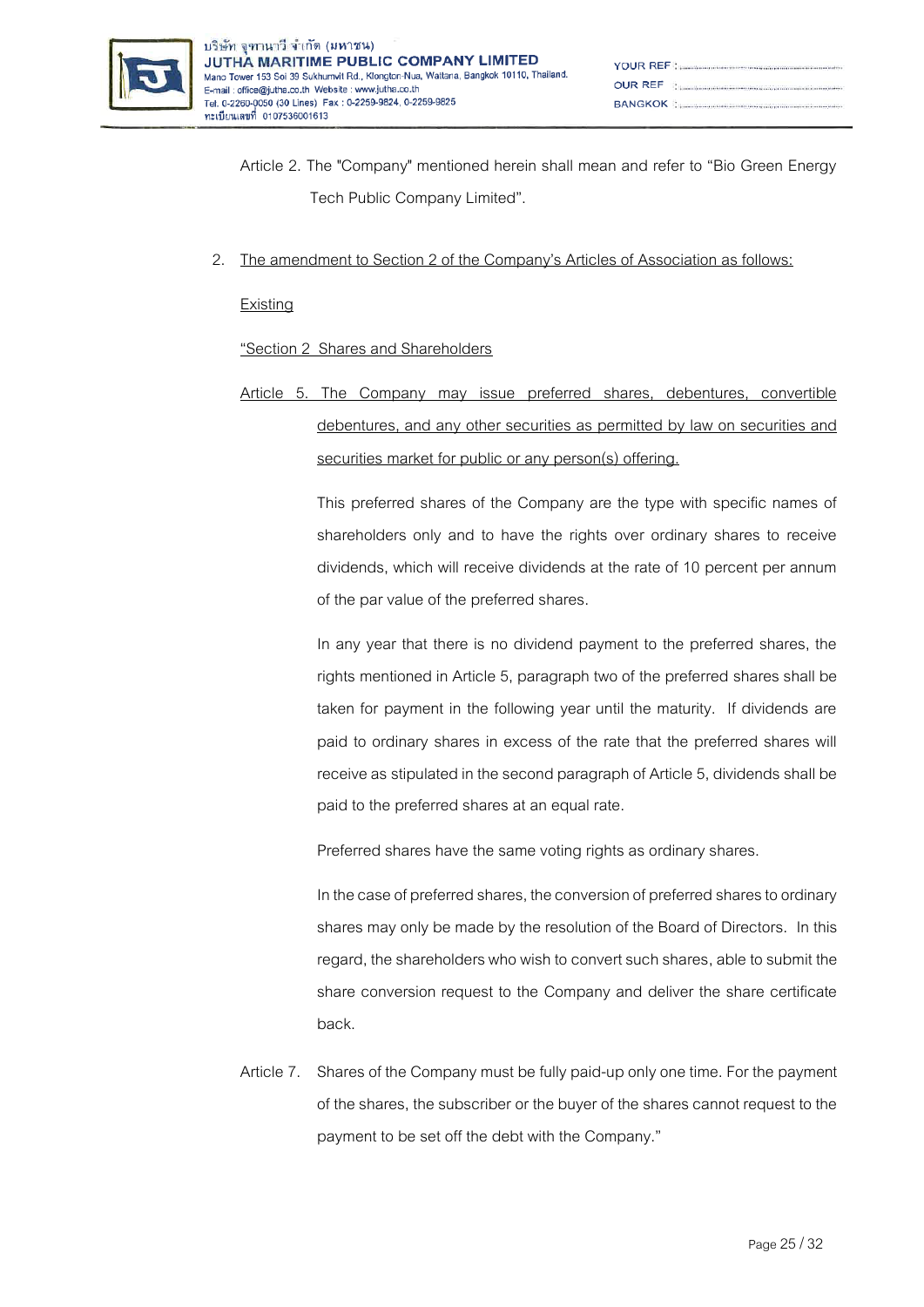

| $\begin{minipage}{.4\linewidth} \begin{tabular}{l} \textbf{OUR REF} \\ \textbf{1} \end{tabular} \end{minipage}$ |
|-----------------------------------------------------------------------------------------------------------------|
|                                                                                                                 |

#### Amended to

Section 2 Shares and Shareholders

Article 5. The Company may issue shares, preferred shares, debentures, convertible debentures, and any other securities as permitted by law on securities and securities market for public or any person(s) offering. In the event that the Company assign Thailand Securities Depository Company Limited to be its share registrar, the practices relating to share registration shall be as determined by the share registrar.

> The Company's preferred shares are the type with specific names of shareholders only and to have the rights over ordinary shares to receive dividends, which will receive dividends at the rate of 10 percent per annum of the par value of the preferred shares

> In any year that there is no dividend payment to the preferred shares, the rights mentioned in Article 5, paragraph two of the preferred shares shall be taken for payment in the following year until the maturity. If dividends are paid to ordinary shares in excess of the rate that the preferred shares will receive as stipulated in the second paragraph of Article 5, dividends shall be paid to the preferred shares at an equal rate.

Preferred shares have the same voting rights as ordinary shares.

In the case of preferred shares, the conversion of preferred shares to ordinary shares may only be made by the resolution of the Board of Directors. In this regard, the shareholders who wish to convert such shares, able to submit the share conversion request to the Company and deliver the share certificate back.

Article 7. Ordinary shares of the Company are named to the shareholders which must be fully paid-up only one time. For the payment of the shares, the subscriber or the buyer of the shares cannot request to the payment to be set off the debt with the Company."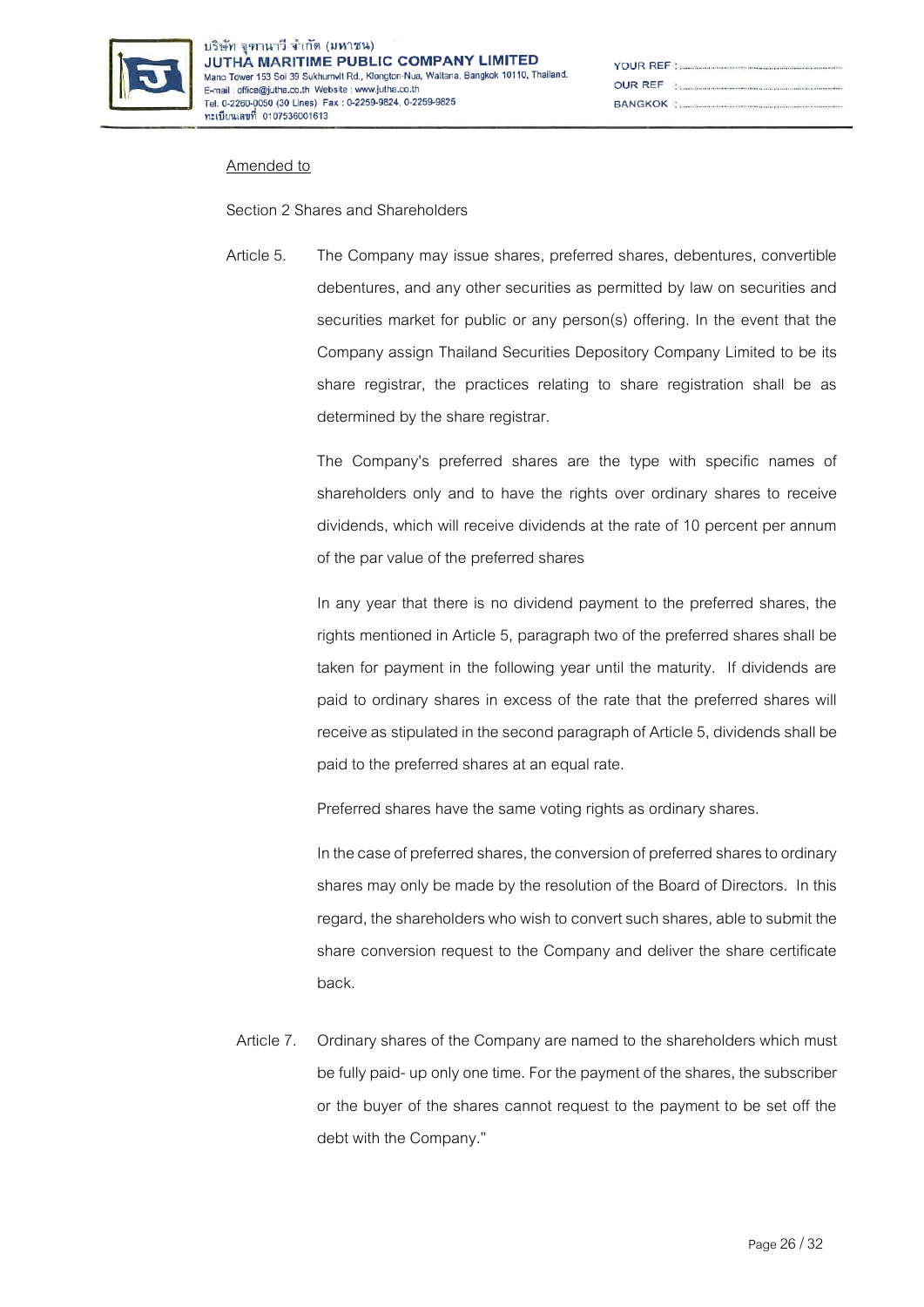

3. The amendment to 3 of the Company's Articles of Association as follows:

#### **Existing**

"Section 3 Directors

- Article 16. The Directors shall be elected by the meeting of shareholders in accordance with the rules and procedures as follows:
	- (1) Each shareholder shall have one vote for each share held;
	- (2) Each shareholder must exercise all his/her voting rights under (1) to elect one or more persons as directors and cannot allocate specific percentage of voting rights to any individual director among all the directors participated; and
	- (3) The persons receiving the highest votes in their respective order of the votes shall be elected as directors at the number equal to the number of directors required at that time. In case of equal vote among the persons elected in order of respective high numbers of votes, which number exceeds the required number of directors of the Company at such time, the chairman shall have the casting vote."

#### Amended to

"Section 3 Directors

- Article 16. The Directors shall be elected by the meeting of shareholders with the votes from the shareholders attended the meeting and eligible to vote, in accordance with the rules and procedures as follows:
	- (1) Each shareholder shall have one vote for each share held;
	- (2) Each shareholder must exercise all his/her voting rights under (1) to elect one or more persons as directors and cannot allocate specific percentage of voting rights to any individual director among all the directors participated; and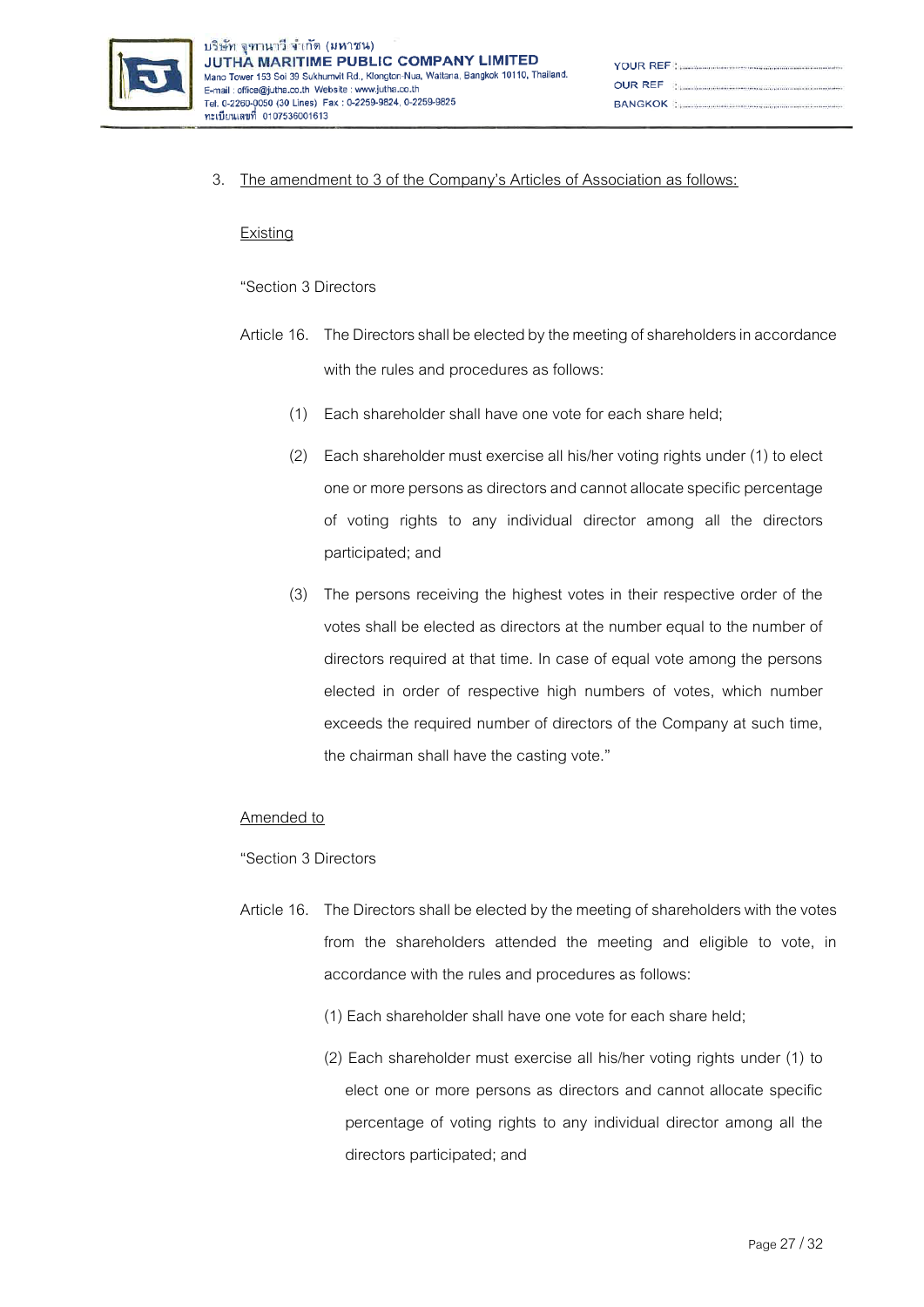

- (3) The persons receiving the highest votes in their respective order of the votes shall be elected as directors at the number equal to the number of directors required at that time. In case of equal vote among the persons elected in order of respective high numbers of votes, which number exceeds the required number of directors of the Company at such time, the chairman shall have the casting vote."
- 4. The amendment to 7 of the Company's Articles of Association as follows:

## **Existing**

"Section 7 Miscellaneous

Article 51. The Company's seal shall be as enumerated below:

"



## Amended to

"Section 7 Miscellaneous

Article 51. The Company's seal shall be as enumerated below:

"

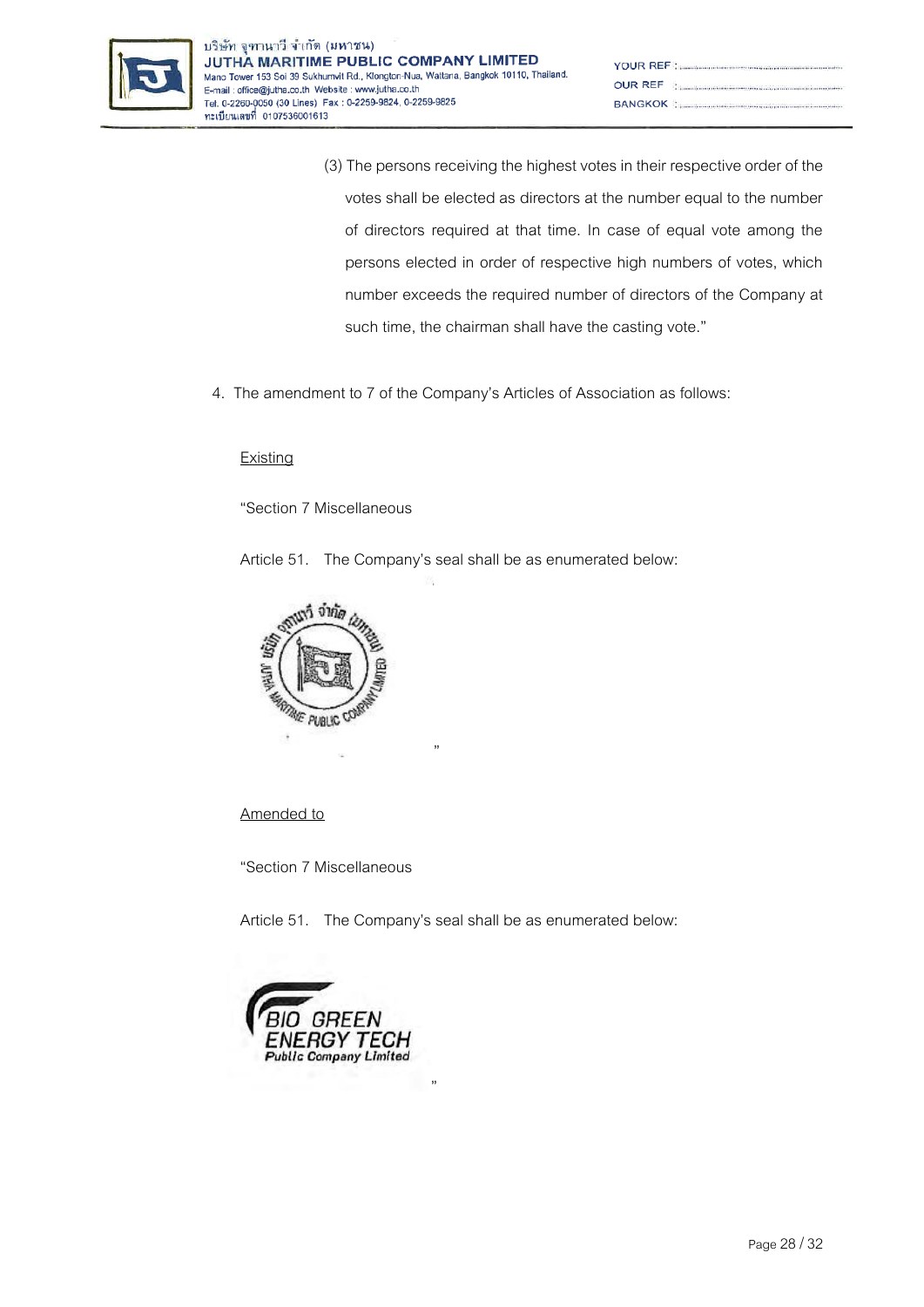

| $\begin{minipage}{.4\linewidth} \begin{tabular}{l} \textbf{OUR REF} \\ \textbf{REF} \end{tabular} \end{minipage}$     |
|-----------------------------------------------------------------------------------------------------------------------|
| <b>BANGKOK : 2006 - 2006 - 2006 - 2006 - 2016 - 2016 - 2016 - 2016 - 2016 - 2016 - 2016 - 2016 - 2016 - 2016 - 20</b> |

and propose the shareholders' meeting to consider and approve the delegation of power to any person(s) designated in writing by the managing director to proceed with a registration of the amendment to the Articles of Association of the Company at the Department of Business Development, Ministry of Commerce as well as to modify or revise additional wordings in accordance with a Registrar's order.

**The Chairman** gave an opportunity for shareholders to ask questions but none of shareholders raised any further questions. Then **the Chairman** proposed to the meeting to consider and approve the amendment of the Company's Articles of Association.

**Resolved:** The meeting considered with unanimously resolved to approve the amendment of the Company's Articles of Association in all respects as proposed above with the following votes:

| Resolution | Number of Votes | Percentage of the total number of votes of |
|------------|-----------------|--------------------------------------------|
|            |                 | shareholders presented at the meeting      |
|            |                 | and eligible to vote                       |
| Approve    | 1,449,793,981   | 100.00                                     |
| Disapprove | C               | (1)(1)                                     |
| Abstain    | C               |                                            |

**Agenda item 11 To consider and approve the amendment of the Company's objectives and the amendment of Clause 3. of the Company's Memorandum of Association to be in line with the amendment of the Company's objectives**

> The moderator announced to the meeting that according to the Company wishes to expand its investments by investing in palm oil as details proposed in Agenda item 8 above,

> Therefore, the Company deemed appropriate to propose the shareholders' meeting to consider and approve the amendment of the Company's objectives and adding 3 objectives to support its future business operation with the details as follows: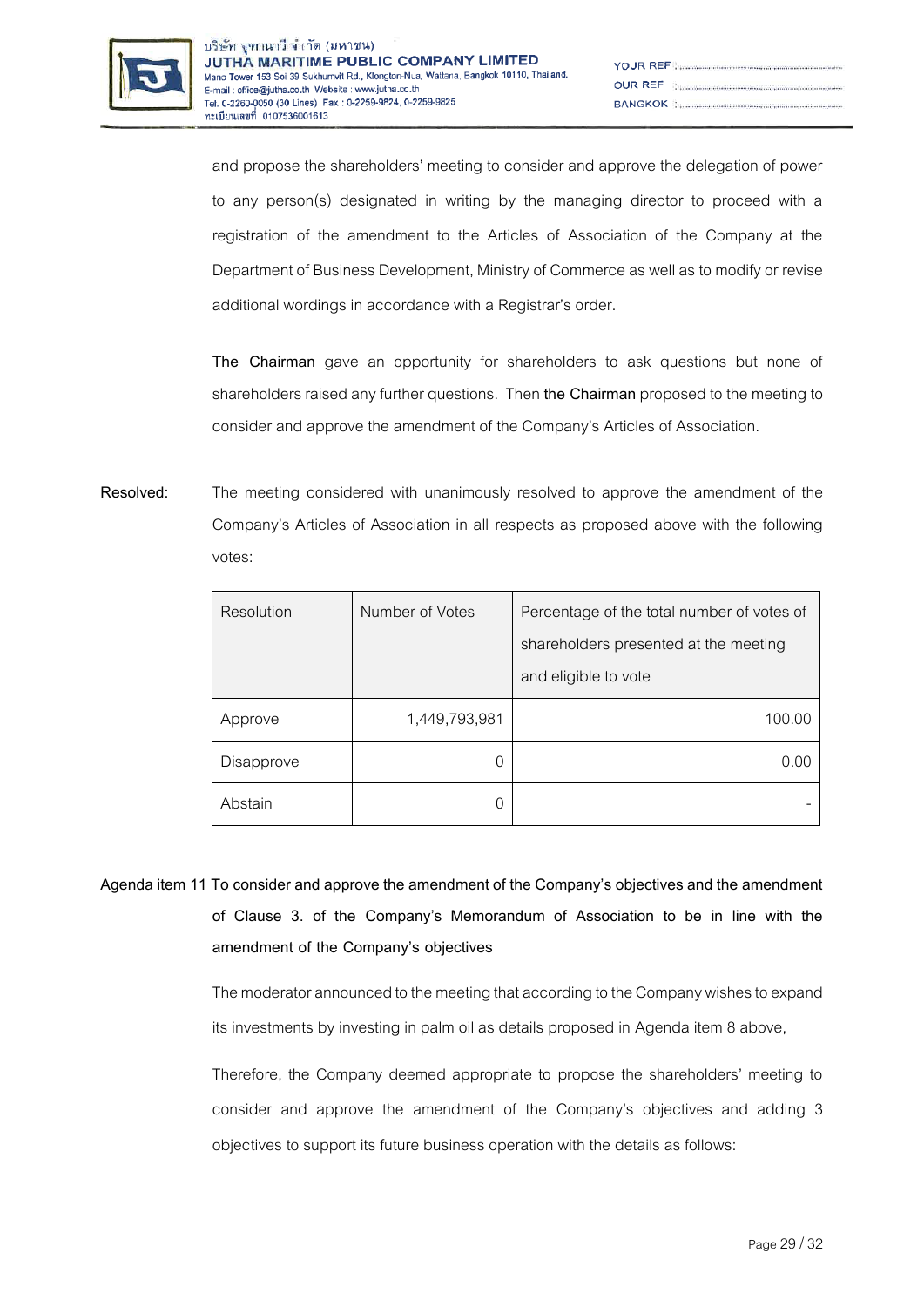

| $\begin{minipage}{.4\linewidth} \begin{tabular}{l} \textbf{OUR} & \textbf{REF} \\ \textbf{C} & \textbf{1} \\ \textbf{1} & \textbf{1} \\ \textbf{2} & \textbf{1} \\ \textbf{3} & \textbf{2} \\ \textbf{4} & \textbf{3} \\ \textbf{5} & \textbf{1} \\ \textbf{6} & \textbf{1} \\ \textbf{7} & \textbf{1} \\ \textbf{8} & \textbf{1} \\ \textbf{9} & \textbf{1} \\ \textbf{10} & \textbf{1} \\ \textbf{11} & \textbf{1} \\ \textbf{12} & \textbf{1} \\ \$ |
|--------------------------------------------------------------------------------------------------------------------------------------------------------------------------------------------------------------------------------------------------------------------------------------------------------------------------------------------------------------------------------------------------------------------------------------------------------|
|                                                                                                                                                                                                                                                                                                                                                                                                                                                        |

## **Original:**

Clause 8. To operate in the sale of rice, rice products, cassava, cassava products, corn, sesame, beans, pepper, hemp, kapok, cotton, shellac, castor wood, rubber, vegetables, fruits, forest products, herbs, animal hides, horns, live animals, slaughtered meat, sugar, animal feed and all kinds of agricultural products.

## **Revised:**

Clause 8. To operate in the sale of rice, maize, cassava, cassava pellets, coffee, cashew nuts, nuts, sesame, castor, oil palm, hemp, cotton, kapok, field crops, products from such goods, shellac, animal hides, horns, wood, minerals, rubber, raw rubber, rubber sheets or other types of rubber produced. or obtained from any part of the rubber tree of the medicinal forest and all other agricultural products.

## **Additional:**

- Clause 30. To operate in the sale of fuel oil, coal, any other energy byproducts from the manufacturing process business.
- Clause 31. To operate in manufacturing and sale of biodiesel oil and byproducts from manufacturing.
- Clause 32. To operate in the manufacturing and sale of ethanol or fuel and all byproducts derived from agriculture byproducts, refuses or waste business.

and amendment of the Company's Memorandum of Association To be consistent with the amendment of the Company's objectives as follows:

#### Existing:

Article 3. The Company's objectives consist of 30 items.

#### New:

Article 3. The Company's objectives consist of 33 items.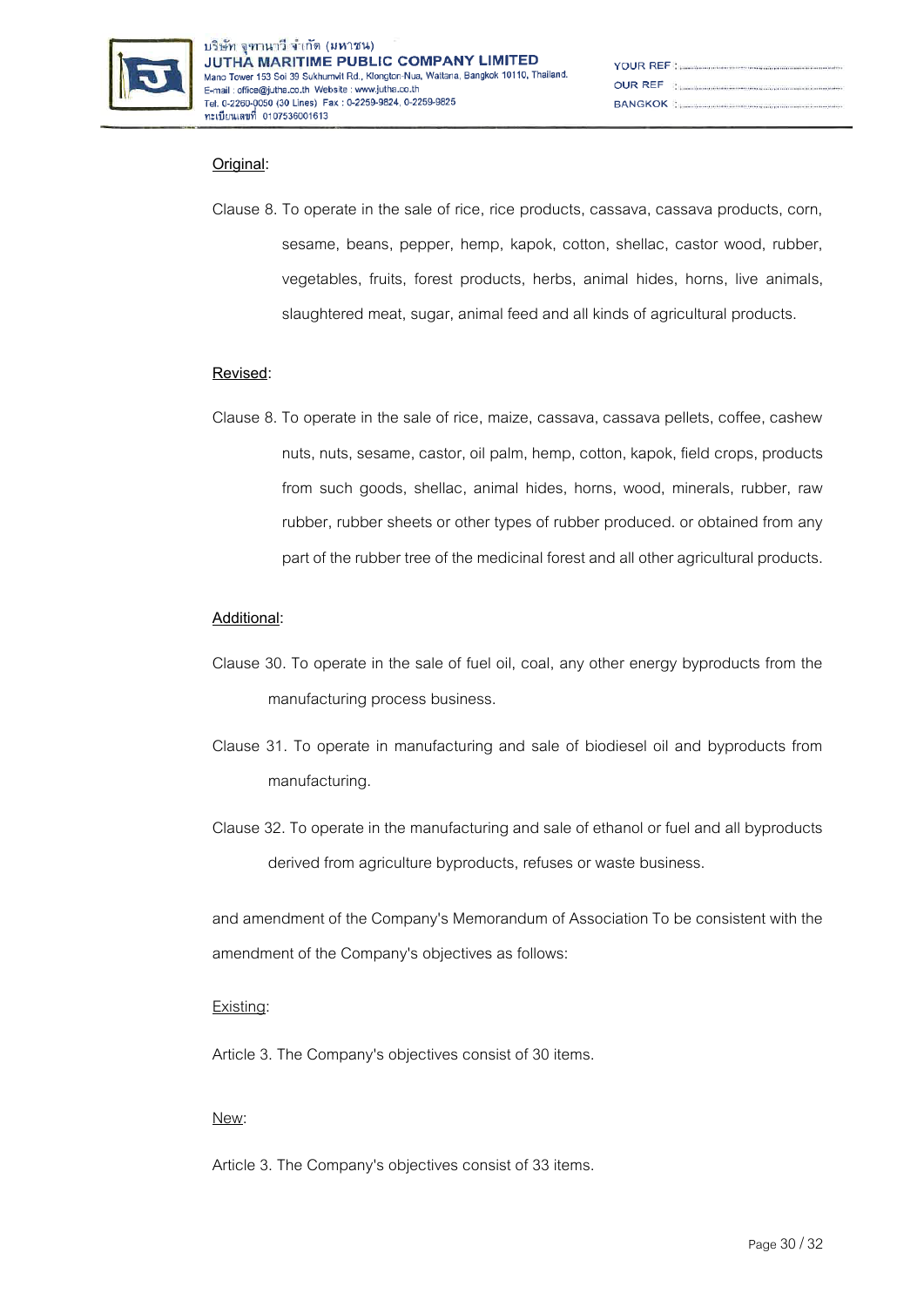

| YOUR REF National According to the continuum continuum of the N                                                 |
|-----------------------------------------------------------------------------------------------------------------|
| $\begin{minipage}{.4\linewidth} \begin{tabular}{l} \textbf{OUR REF} \\ \textbf{1} \end{tabular} \end{minipage}$ |
|                                                                                                                 |

The managing directors, and person(s) delegated by the directors shall be authorized to sign any applications or documents relating to the registration of the amendment to the Company's Memorandum of Association and file application for amendment of the Company's Memorandum of Association with the Department of Business Development, Ministry of Commerce, and amend or vary the application or any particulars contained in the application to be filed with the Department of Business Development, the Ministry of Commerce, and to take any necessary and relevant steps as may be appropriate to comply with the laws, rules, regulations and interpretation of relevant government agencies including recommendations or order of the registrar and the officials.

**The Chairman** gave an opportunity for shareholders to ask questions but none of shareholders raised any further questions. Then **the Chairman** proposed to the meeting to consider and approve the amendment of the Company's objectives and the amendment of Clause 3. of the Company's Memorandum of Association to be in line with the amendment of the Company's objectives

**Resolved:** The meeting considered with unanimously resolved to approve the amendment of the Company's objectives and the amendment of Clause 3. of the Company's Memorandum of Association to be in line with the amendment of the Company's objectives in all respects as proposed above with the following votes:

| Resolution | Number of Votes | Percentage of the total number of votes of |
|------------|-----------------|--------------------------------------------|
|            |                 | shareholders presented at the meeting      |
|            |                 | and eligible to vote                       |
| Approve    | 1,449,793,981   | 100.00                                     |
| Disapprove | 0               | 0.00                                       |
| Abstain    |                 |                                            |